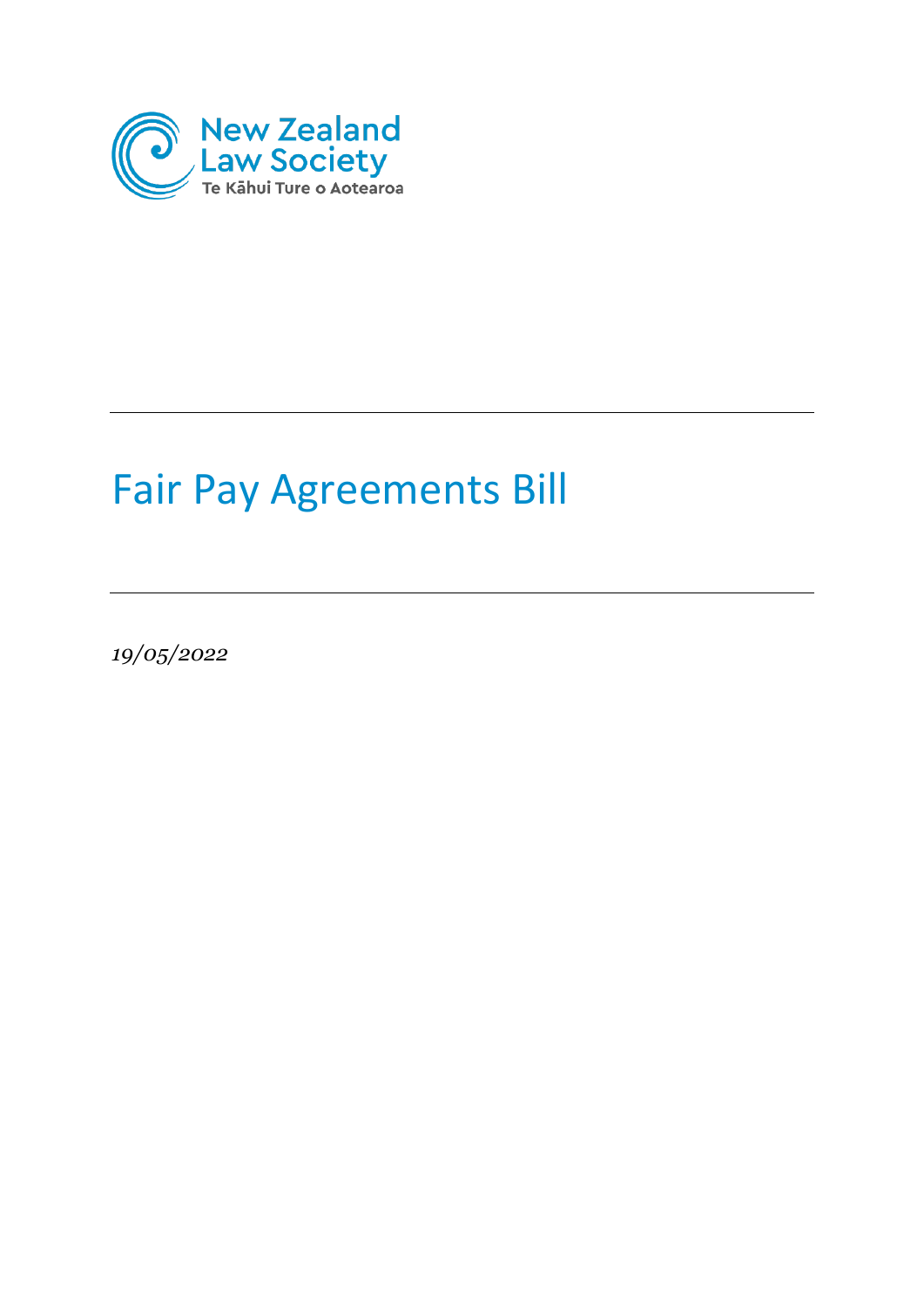## **Fair Pay Agreements Bill 2022**

## **1 Introduction**

- 1.1 The New Zealand Law Society | Te Kāhui Ture o Aotearoa (**Law Society**) welcomes the opportunity to comment on the Fair Pay Agreements Bill (**Bill**).
- 1.2 The Bill seeks to provide a framework for collective bargaining for fair pay agreements (**FPAs**) across entire industries or occupations and improve labour market outcomes in New Zealand by enabling employers and employees to collectively bargain minimum employment terms.
- 1.3 This submission has been prepared with input from the Law Society's Employment Law Committee. [1](#page-1-0)
- 1.4 The Law Society does not wish to be heard in relation to this submission.

## **2 General observations**

- 2.1 The Law Society commends the objective of the Bill to improve labour market outcomes in New Zealand by enabling employers and employees to collectively bargain industry-wide or occupation-wide minimum employment terms.<sup>[2](#page-1-1)</sup> However, we are concerned that the sheer number of detailed and complex procedural steps, for example, between clauses 26 to 155 of the Bill will be prohibitive and will preclude, in practical and resourcing terms, any FPAs from actually being bargained for and implemented.
- 2.2 To give one example, determination of the 'coverage' of an FPA occurs at a number of points in the Bill and requires consideration by both the chief executive and the Authority, and then further consideration by the chief executive later in the process:
	- (a) Clause 32(1)(b)(ii) provides that the chief executive approves the coverage of the proposed FPA;
	- (b) Clause 100 requires the chief executive to assess and approve any change to the coverage;
	- (c) Clauses 103 to 109 require the chief executive to consider whether there is any coverage overlap with another FPA and whether consolidation is needed;
	- (d) Clauses 132 and 135 require the Authority to carry out a compliance assessment (including whether coverage overlap exists) once bargaining is completed;
	- (e) Once ratification occurs, the chief executive must verify the ratification (clause 148) and once again, assess whether there is coverage overlap (clause 151);
	- (f) If there is coverage overlap, clause 151 requires the matter to be referred back to the Authority for assessment as provided for in clause 138; and

<span id="page-1-0"></span><sup>1</sup> More information about this Committee is available on the Law Society's website: [https://www.lawsociety.org.nz/branches-sections-and-](https://www.lawsociety.org.nz/branches-sections-and-groups/law-reform-committees/employment-law-committee/)groups/law-reform-committees/employment[law-committee/.](https://www.lawsociety.org.nz/branches-sections-and-groups/law-reform-committees/employment-law-committee/)

<span id="page-1-1"></span>Explanatory note of the Bill.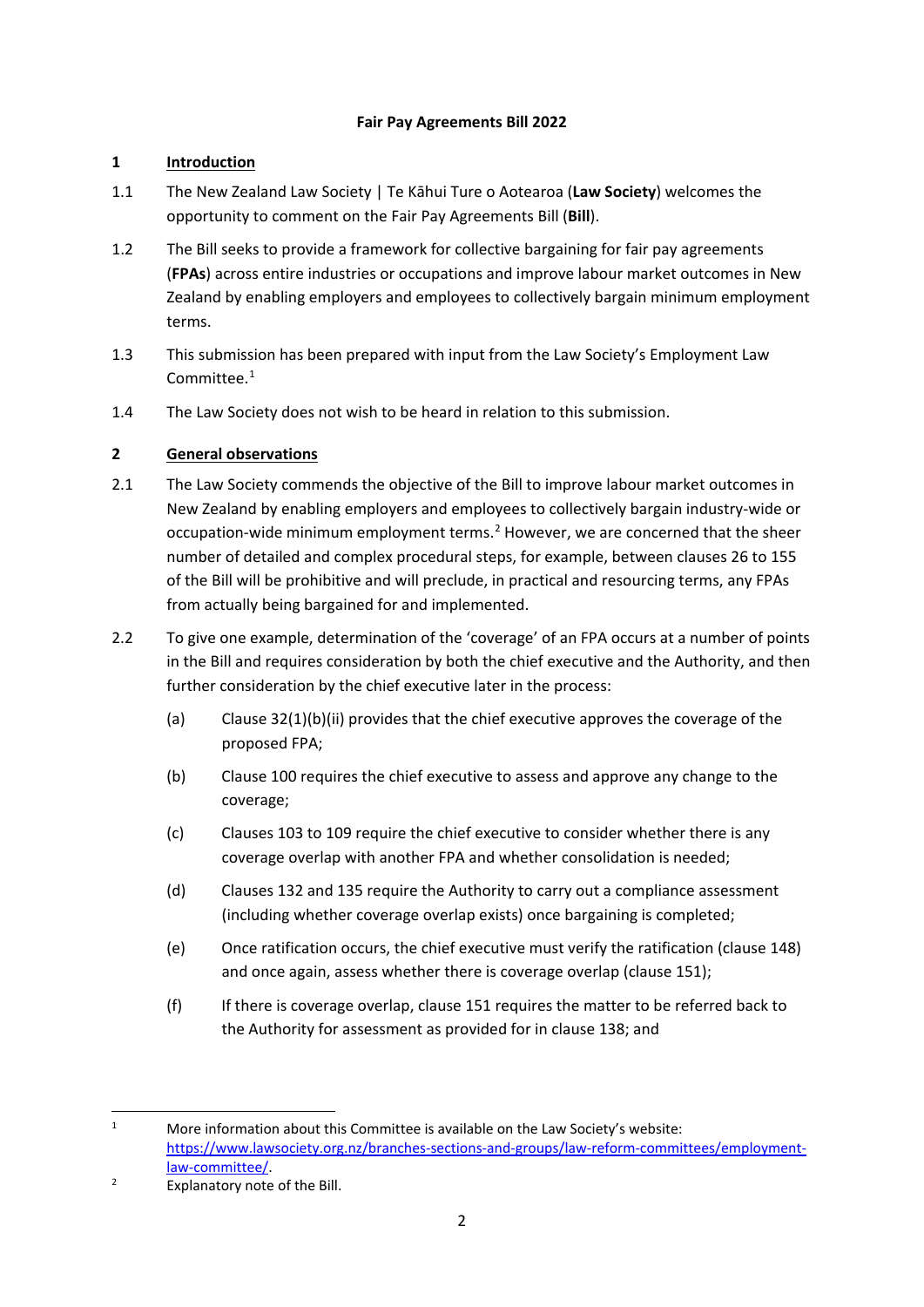- (g) If the Authority determines that there is a coverage overlap and a proposed agreement provides better terms overall, the chief executive must amend the coverage of the FPA as required by clause 154(2)(a)(ii).
- 2.3 These steps are likely to be difficult to unravel and apply, and require the coverage of the FPA to be considered at a number of points, by both the chief executive and the Authority.
- 2.4 This is just one example of the unnecessarily complex and onerous processes set out in the Bill. In general terms, we suggest the select committee consider whether a simpler and less onerous process for bargaining for FPAs, which requires less involvement by the chief executive and the Authority but still maintains appropriate control and oversight, is more likely to ensure bargaining parties agree to an FPA. The Law Society is concerned that bargaining for FPAs may otherwise become mired in procedural steps which make FPAs very difficult to establish.

## **3 Preliminary provisions (Part 1 of Bill)**

## *Definitions (clause 5)*

3.1 Clause 5(5) of the Bill states that, unless the context otherwise requires, "any term or expression that is defined in the Employment Relations Act 2000 and [is] used, but not defined, in this Act has the same meaning as in that Act". The Bill uses a number of terms which are defined in the Employment Relations Act 2000 (**ER Act**) and require cross referencing the relevant sections of that Act. Some of those definitions are crucial to the operation of the Bill. $3$  It would be preferable for these definitions, or a reference to the relevant section of the ER Act, to be included in the Bill to assist readers.

## *"Independent contractor"*

3.2 The definition of "independent contractor" refers to section 69B of the ER Act. This is a somewhat unusual cross-reference as the definition set out in the ER Act relates to the specific issue of continuity of employment in restructuring situations. The Law Society recognises, however, that there is otherwise no statutory definition of the term "independent contractor". A more appropriate solution would be to replicate section 69B of the ER Act in the Bill, rather than using a cross-reference.

## *"Penalty rates"*

3.3 Clause 5 states that "penalty rates" are any identifiable additional amounts payable to an employee for working on a particular day of the week, or on a public holiday, or outside the employee's normal hours of work. We note our comments at paragraphs 8.3 and 8.4 below, regarding the use of the term "normal hours of work" in this definition. We further note that the term "penalty rates", while presumably an attempt to modernise the more traditional phrase "penal rates", brings with it a negative connotation in the word "penalty" – that is, it risks creating the impression that a penalty is being applied, whereas it actually provides a

<span id="page-2-0"></span><sup>3</sup> For example, the Bill contains a number of references to the term "department" and assigns specific roles to the "department" in terms of FPA bargaining and formation. This term is defined in section 5 of the Employment Relations Act 2000 as "the department of State that, with the authority of the Prime Minister, is for the time being responsible for the administration of that provision".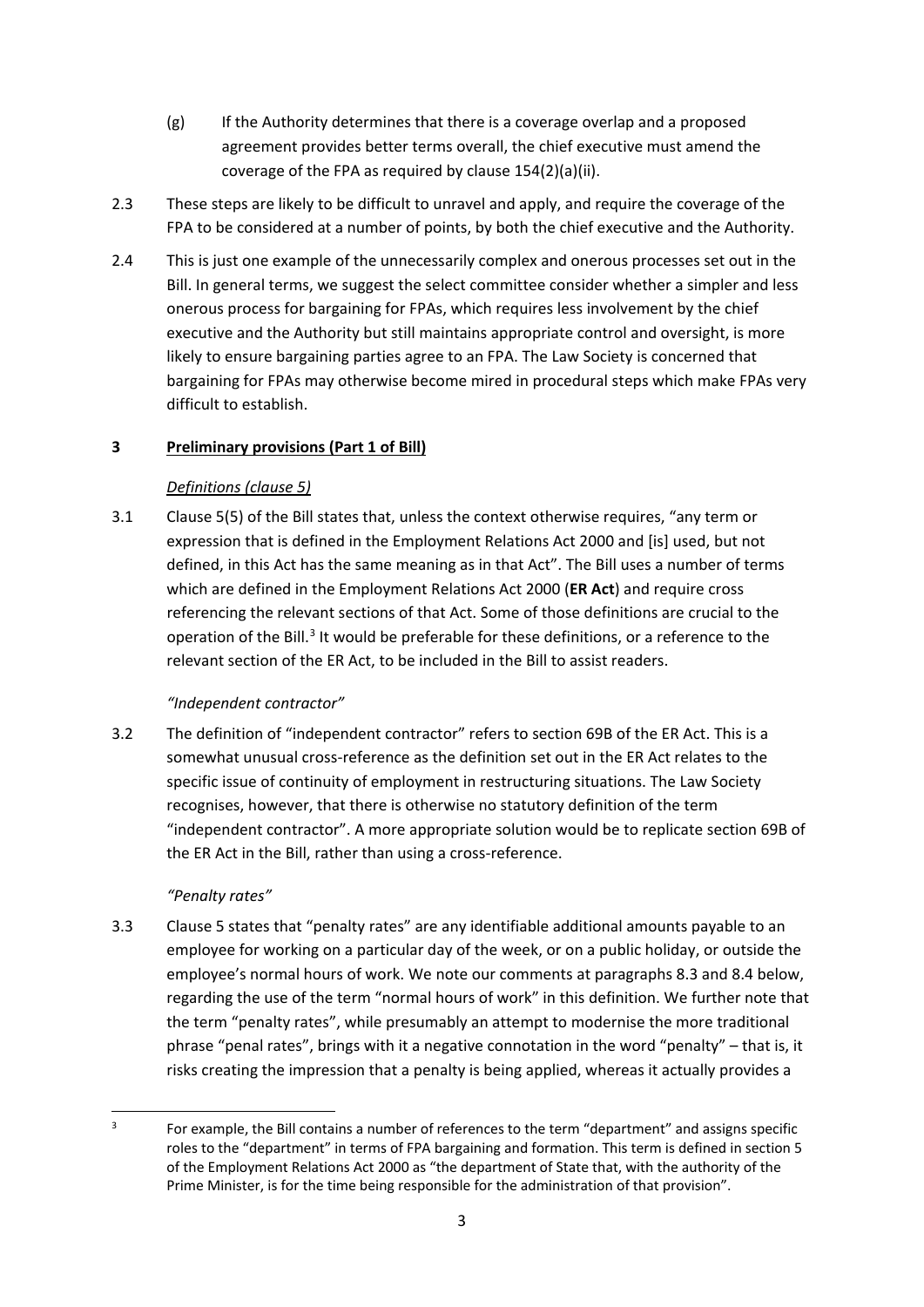benefit to employees. While the phrase "penalty rates" is currently used in Australian legislation,<sup>[4](#page-3-0)</sup> the Law Society suggests this be reconsidered for New Zealand.

## *"Coverage"*

- 3.4 Clause 5(2) provides that coverage is determined by considering which employees "perform work" to which the terms of the FPA or proposed FPA apply. The effect of this clause is that an employee will be covered by an FPA by reference to their work. In cases where an employee performs a number of roles for their employer (such as in a retail environment, a small hotel or a manufacturing operation) this definition would appear to require the application of the FPA even where only a small part of an employee's role is 'work' that is covered by the FPA.
- 3.5 For example, in a small hotel, the receptionist may undertake cleaning and catering work in addition to checking in guests and maintaining the reservations system. If an FPA covers the cleaning work, the receptionist could technically be covered by that agreement even if cleaning only comprises 5 - 10% of their tasks. Additional problems relating to this definition, and the description of coverage of a proposed FPA under clause 31, are discussed at paragraphs 5.3 and 5.4 below.
- 3.6 The Law Society recommends the Bill either specify or provide a statutory test to determine the proportion of 'covered' work required by an employee in their day-to-day role before an FPA automatically applies.

## *Representative organisations*

3.7 Clause 5(3) and 5(4) provide that regulations which specify the employee default bargaining party must specify an organisation that is "the most representative" of unions or employers. The Bill could be improved by clarifying how "the most representative" organisations are to be determined and what tests should be applied in making this determination.

# **4 General principles and obligations (Part 2)**

# *Prohibition on preference: employees (clause 13)*

- 4.1 Clause 13(2) states that an FPA may require an employer to pay a "union member payment" to its employees in certain circumstances. The total union member payment cannot exceed the total amount of the employee's union membership fees for the period covered by the FPA.[5](#page-3-1)
- 4.2 If such a provision is included in an FPA, the employees of unionised employers will receive a higher pay than the employees of non-unionised employers. Unionised employers may therefore be reluctant to provide for such a payment in the FPA, and the bargaining processes may become deadlocked as a result. The Bill could be amended to assist bargaining parties by explaining the purpose of these payments, for example, by clarifying:
	- (a) if such payments are intended to reimburse an employee for any deduction made under section 55 of the ER Act; and

<span id="page-3-0"></span><sup>4</sup> See, for example, the Fair Work Act 2009 (Australia).

<span id="page-3-1"></span><sup>5</sup> Clause 13(4)(d).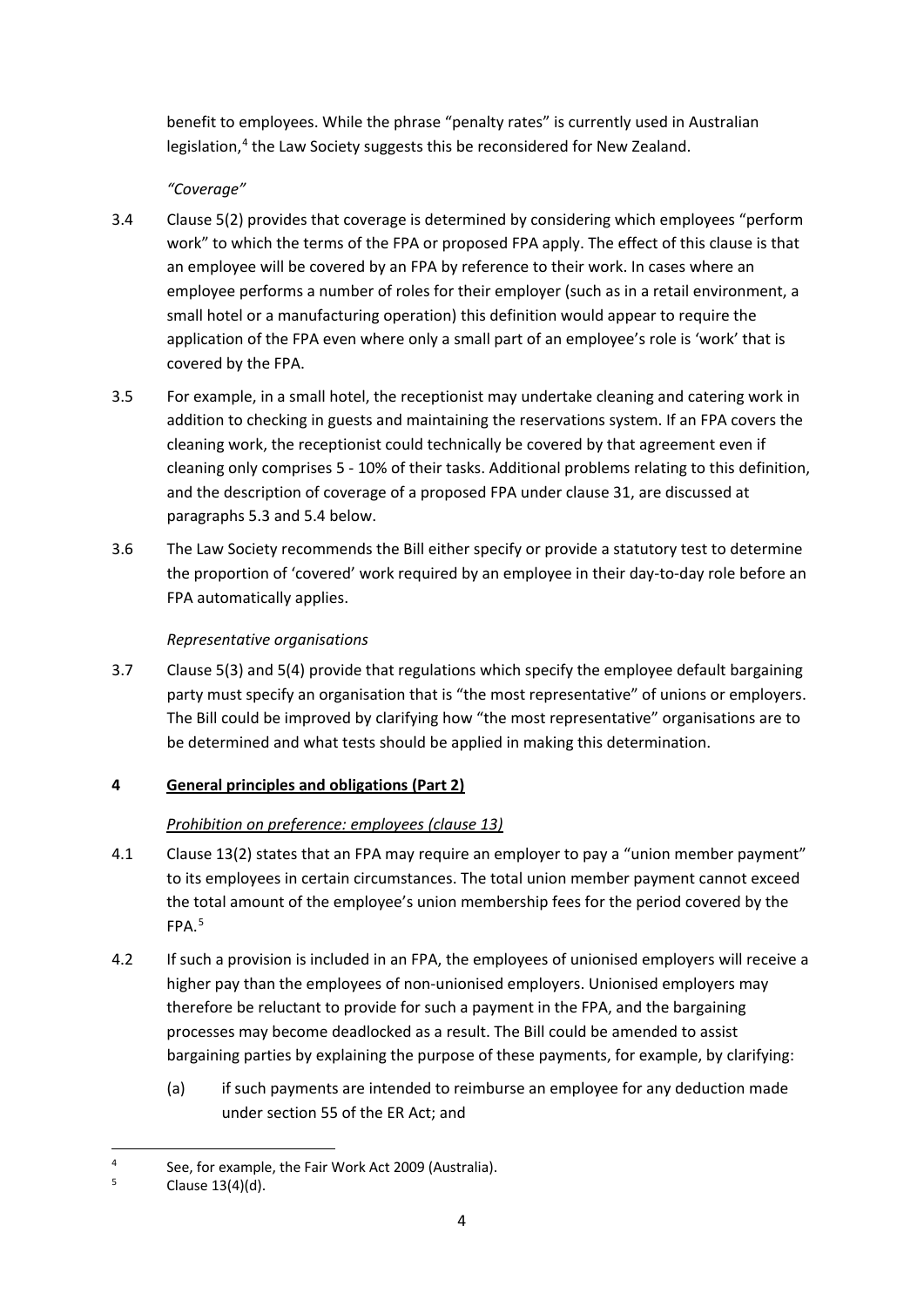(b) if the "total" union member payment should exclude any union membership fees.

#### *Prohibition on preference: employers (clause 14)*

- 4.3 Clause 14 prohibits any arrangement conferring a benefit or opportunity on an employer because they are, or are not, a member of an employer association. It is likely some employers are currently paid members of employers' associations or business groups that charge a fee and have arrangements which confer some benefits or opportunities on their employer-members, such as training opportunities, networking events and access to discounted services. Clause 14 would render such arrangements unlawful.
- 4.4 It would be problematic for employer associations and business groups to avoid charging a fee or providing other benefits to its members simply because they are also involved in bargaining for an FPA. We therefore recommend amending clause 14 to exclude any fees and arrangements which are unrelated to the bargaining.

#### *Good faith obligations between bargaining parties (clause 19)*

- 4.5 Clause 19 sets out the good faith obligations that apply to opposing bargaining sides. We note a potential conflict between clause 19(3)(d) and clause 19(4) as to the parties' obligations to continue bargaining, in that:
	- (a) A good faith obligation is that the parties continue to bargain with the other bargaining side on any matter, even if either side considers that the bargaining has reached a deadlock on that matter, or any other matter (see clause 19(3)(d)). Assuming bargaining will normally occur in the format of bargaining meetings, this would suggest that the parties will need to continue to meet to discuss such matters.
	- (b) However, parties are not required to continue to meet with each other about proposals that have been considered and responded to already (see clause 19(4)). This indicates that the parties do not in fact need to continue to bargain when they have already considered and responded to a proposal, again assuming that bargaining will normally occur in the format of bargaining meetings.
- 4.6 In summary, it is not clear between these two clauses whether the parties must still, in good faith, continue to bargain about matters which have already been considered and responded to.

## *Treating employee as independent contractor (clause 21)*

- 4.7 Clause 21 prohibits an employer from engaging a person as an independent contractor, instead of as an employee, with the intention of preventing the person from being covered by an FPA. Clause 21(5) provides that a rebuttable presumption – that the employee has been engaged as an independent contractor for the purpose of preventing the employee being within the coverage of an FPA – applies where the Employment Relations Authority (**Authority**) or the Employment Court determines that a person was wrongly engaged as a contractor.
- 4.8 The Law Society is concerned that this clause does not contain any express test or consideration as to whether the employer had any knowledge of the FPA, and instead places the onus on the employer to demonstrate they had no knowledge of the FPA (noting it may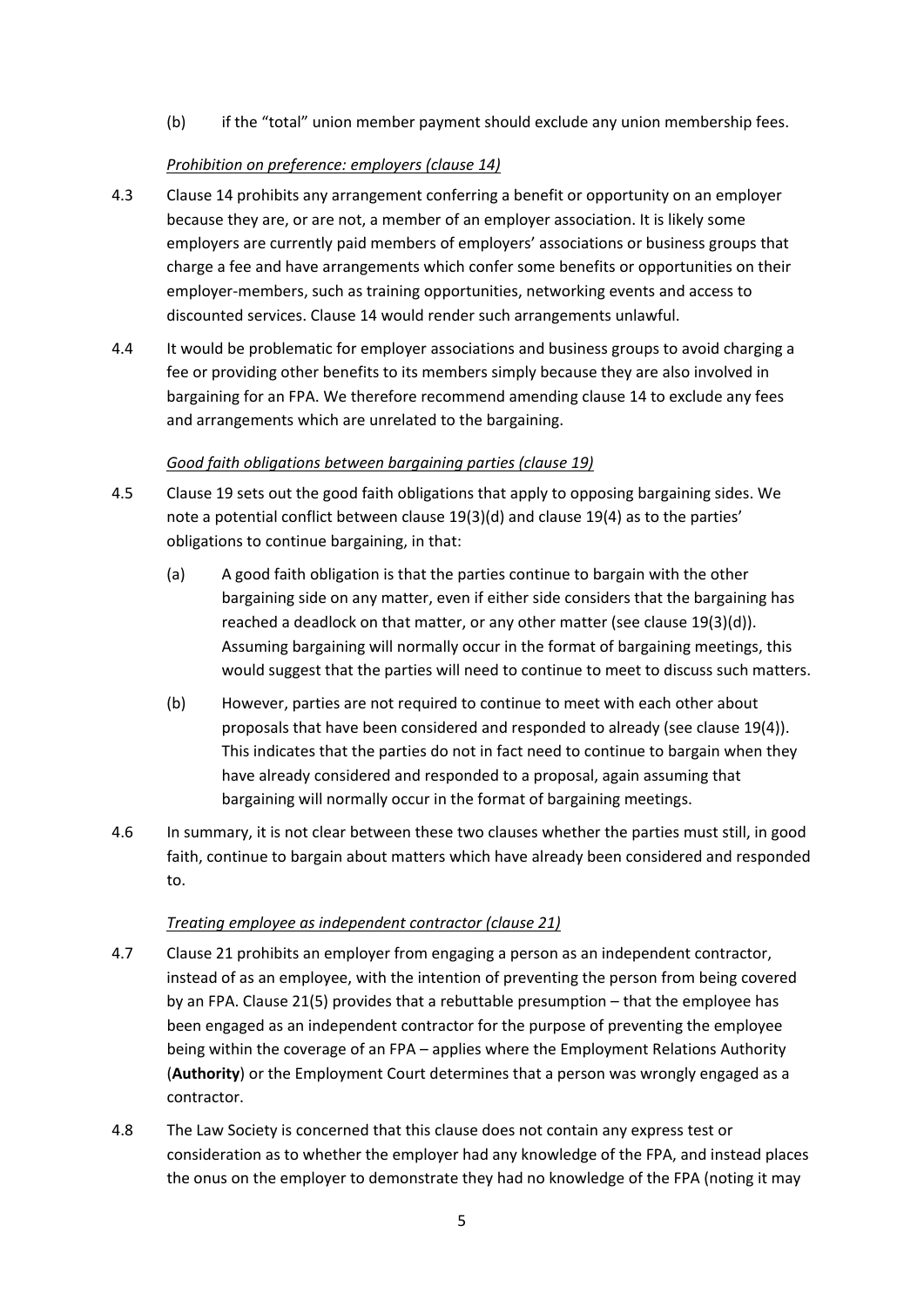be practically difficult to demonstrate an *absence* of knowledge). For instance, there could be an FPA in place which has not been notified to the employer, and as a result, the employer fails to consider the consequences of entering into a contract for services.

4.9 We understand this rebuttable presumption has been included to address the difficulties in demonstrating an intention to prevent a person from being covered by an FPA.<sup>[6](#page-5-0)</sup> However, we are concerned with the fairness and natural justice of the proposed test, particularly given an employer can be liable to a penalty of up to \$10,000 for an individual and \$20,000 for any other person.<sup>[7](#page-5-1)</sup> The Law Society recommends that the select committee consider whether this clause should be re-worded to include a requirement to consider whether the employer had any knowledge of, or ought reasonably to have known of, the existence of the FPA.

## **5 Initiating bargaining for proposed FPA (Part 3)**

## *Tests for initiating bargaining (clause 29)*

- 5.1 Clause 29 sets out the two initiation tests (i.e., the representation test and the public interest test) for initiating bargaining for a proposed FPA. Clause 29(5) sets out the evidence that may be provided in support of a union's application to initiate bargaining on the basis that the application meets the public interest test.
- 5.2 An extensive amount of information is required to support an application to initiate bargaining, and we question how a union would be able to gather this information. The requirements of clause 29(5) could better quantify what may demonstrate that an application meets the public interest test, for example, by identifying what constitutes:
	- (a) a "high proportion" in clause 29(5)(a);
	- (b) "systemic exploitation" in clause 29(5)(b);
	- $(c)$  "most" in clause 29(5)(c); and
	- (d) a "high proportion" in clause 29(5)(e).

## *Coverage of proposed FPA (clause 31)*

- 5.3 Clause 31 provides that the coverage of a proposed FPA must be described according to the occupation of the employees who would be covered, or the occupations and the industry of the employees. This proposed test, and the examples provided under clause 31(1) are, in the Law Society's view, far too simple. They do not clarify whether and how employees will be covered, particularly in situations where:
	- (a) An employee's work spans across several occupations and industries;<sup>[8](#page-5-2)</sup> or

<span id="page-5-0"></span><sup>6</sup> Departmental Disclosure Statement for the Bill, at page 11.

<span id="page-5-1"></span><sup>7</sup> Clauses 21(3) and 197.

<span id="page-5-2"></span><sup>8</sup> For example, a fast-food restaurant worker may work in several different restaurants with a range of hours and pay, performing duties from food preparation, cleaning, management of staff to office administration.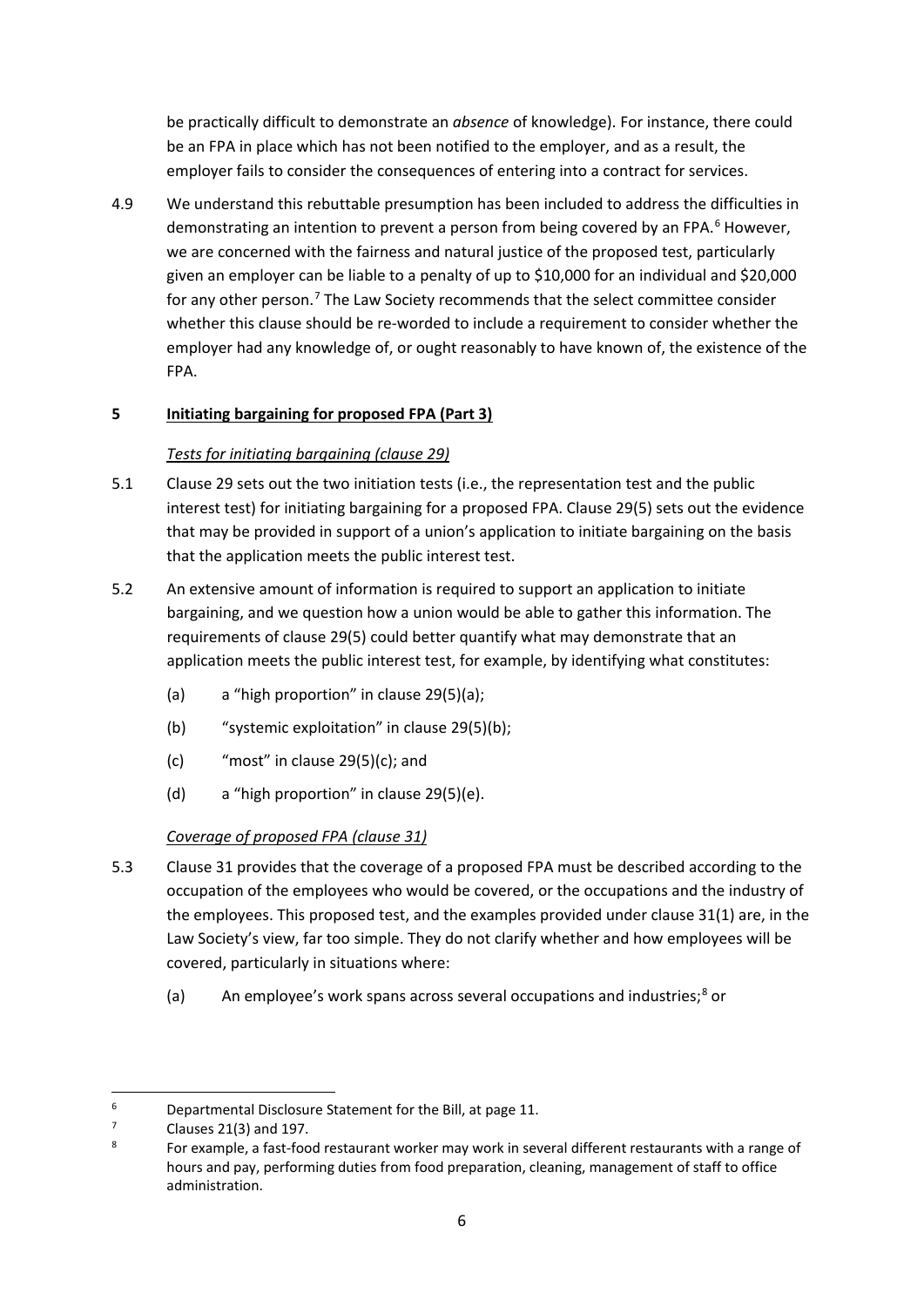- (b) An employee's working arrangements do not fit the traditional 'permanent full-time' format; [9](#page-6-0) or
- (c) A role overlaps with another role (as discussed at paragraphs 3.4 to 3.6 above) and may potentially be covered by more than one FPA.
- 5.4 We therefore invite the select committee consider developing a test which identifies what proportion of work is required by (or is carried out by) an employee in their day-to-day role (as suggested at paragraph 3.6 above).

## *Submissions on whether an application meets the test (clause 33)*

5.5 Clause 33 provides that the chief executive may invite public submissions on whether an application meets the relevant test, when deciding whether to approve an application to initiate bargaining. The Bill could be improved by amending this clause to clarify how submissions may be invited and made by the public.

# *Chief executive to publicly notify decision (clause 34)*

5.6 Clause 34 requires the chief executive to publicly notify a decision to approve an application. The Bill does not clarify where such a notification should be published (i.e., on the department's website, in the Gazette, in all major daily newspapers, or all of these). We suggest clarifying this in the Bill, given the likely public interest in the outcome of such decisions.

# *Notification of approval to initiate bargaining (clause 36)*

- 5.7 Clause 36 requires the initiating union to notify unions and employers of approval to initiate bargaining. We suggest amending the Bill to provide that the chief executive should, at this point, have the ability, or be required, to check whether the list of employers identified by the initiating union (being those employers considered likely to be a covered employer) is complete.
- 5.8 We also note it may be challenging for the initiating union to determine which employers might employ staff who would fall under the proposed coverage clause. For instance, in the event of a proposed FPA covering employees who do cleaning work, the initiating union will be required to determine which employers in New Zealand employ cleaners. To the Law Society's knowledge, no list of employees who are employed in particular work (or list of their employers) exists in New Zealand. The Bill should therefore provide for a mechanism for the initiating union to obtain this information, whilst maintaining employees' privacy and the confidentiality of employers' business information.

# *Employer to notify employees and unions of bargaining being initiated (clause 37)*

5.9 Clauses 37(1) to 37(4) require employers to pass on statements provided under clause 36(2)(c), and forms provided under clause 36(2)(d), to the covered employees upon "being advised" that the chief executive has approved initiating bargaining. The Bill does not clarify who is responsible for "advising" covered employers of the approval (in contrast to being

<span id="page-6-0"></span> $\overline{9}$  For example, where an employee only spends 50% of their time on work that would be covered by the FPA.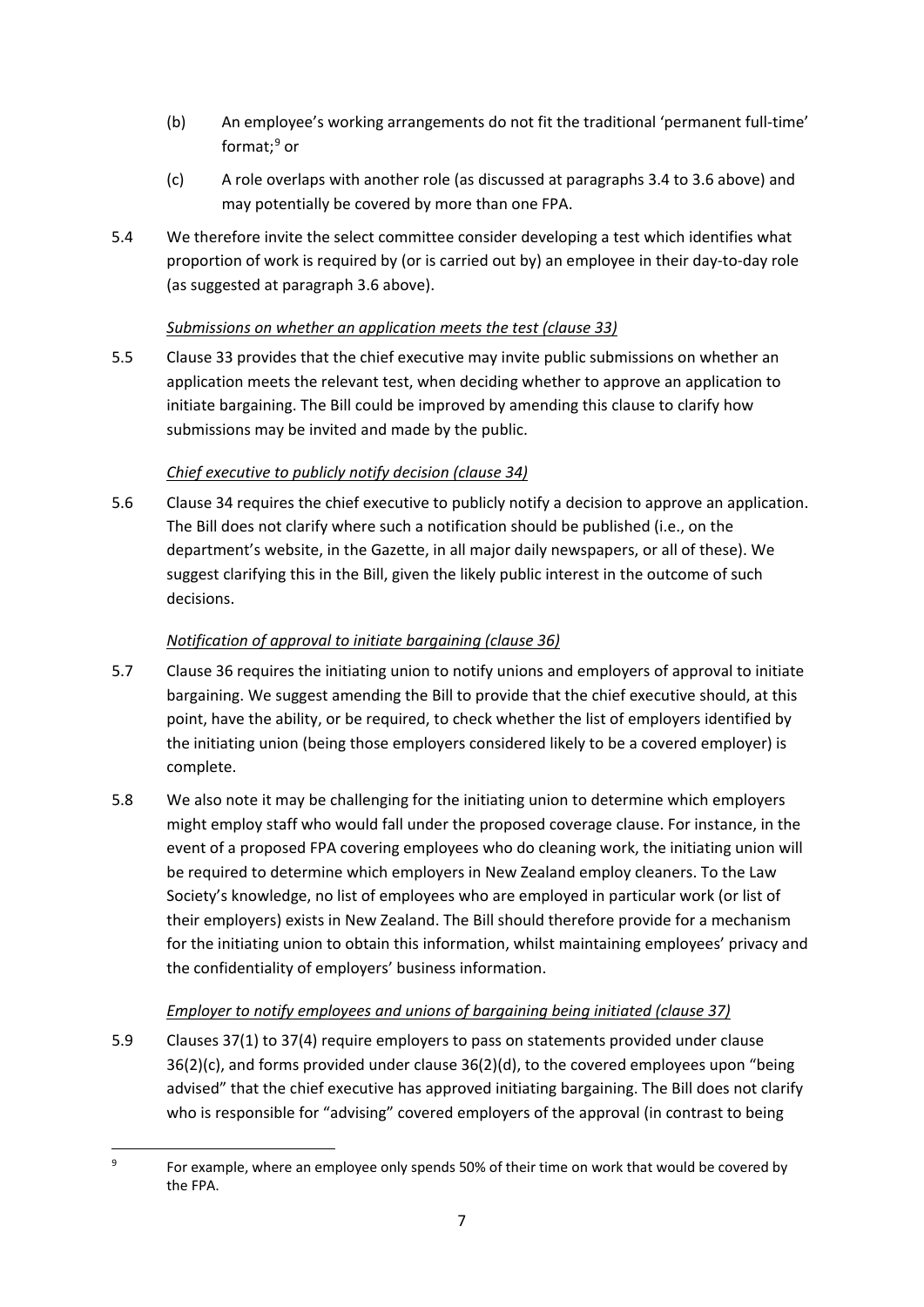"notified" under clause  $36(1)(b)$  and we recommend that this language be made consistent with the terms used in clause 36(1)(b). We note that similar language is also used in clause 39(1), which should be updated as suggested.

5.10 Clause 37(5) provides for a penalty to be imposed by the Authority on employers who fail to notify employees and unions of bargaining being initiated. We note that unions are not subject to any similar penalties for failing to provide these statements (under clause 36(2)(c)) and forms (under clause 36(2)(d)). Clause 37(5) therefore creates an imbalance of obligations and consequences for unions and employers. To ensure the parties' obligations are balanced in this regard, we invite the select committee to consider whether it would be appropriate for a union which fails to provide a statement or a form to be liable to a similar penalty.

## *Employer to provide employee contact details to employee bargaining side (clause 39)*

5.11 Clause 39 requires an employer to provide each covered employee's contact details to each employee bargaining party, unless the employee has elected not to have their contact details provided. The 20-day timeframe for employees to opt out of their details being provided to the employee bargaining side (which includes, for example, their personal email address if they do not have a work one) is short. There does not seem to be sufficient consideration within this clause of an employee's right to privacy in their personal information, including their name, job title, work site and their personal email address. The timeframe also does not accommodate any need for employees to seek advice as to whether they should consent to the provision of this information. We therefore suggest amending the Bill to provide for a longer timeframe.

## *Use of employee contact details by initiating union or employee bargaining party (clause 40)*

- 5.12 Clause 40(1) provides that an initiating union or an employee bargaining party must use a covered employee's contact details only for purposes related to the proposed FPA. However, clause 40(3) enables unions and employee parties to use these contact details to also provide supplementary information which is unrelated to the proposed FPA. This subclause appears to be inconsistent with information privacy principle 10, which states that personal information that was obtained in connection with one purpose may not be used for any other purpose.<sup>[10](#page-7-0)</sup> We therefore recommend deleting this subclause.
- 5.13 If subclause (3) is not deleted, we recommend inserting a new clause which requires the employee bargaining party to discontinue all communications to an employee who has advised, under clause 40(3)(b), that they elect not to receive any further communication. At present, the employee can advise of this election but there is no corresponding requirement on the employee bargaining party to implement it.

## *Meaning of employer association (clause 42)*

5.14 Clause 42(d) states that an "employer association" means an association which has rules that are "not unreasonable". The Bill does not clarify who is to determine whether an employer association has rules that are "not unreasonable", how such a determination is to

<span id="page-7-0"></span><sup>10</sup> Privacy Act 2020, section 22.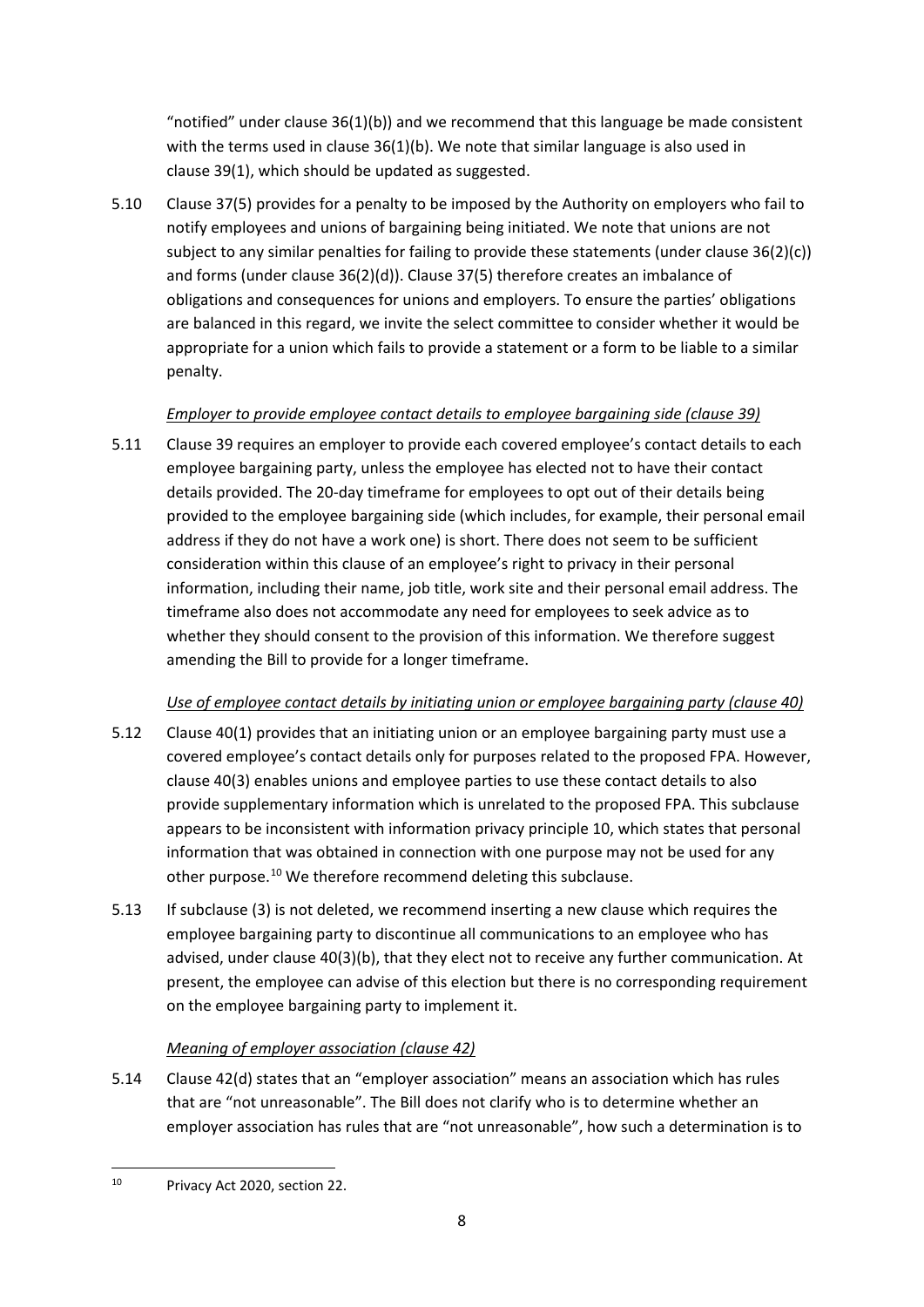be made, and from what perspective 'reasonableness' will be considered in this context. We suggest amending this clause to address these matters.

## *Entitlement and obligation to represent covered employers (clause 46)*

- 5.15 Clause 46(1) requires an employer bargaining party to endeavour to represent the collective interests of all covered employers, and not just those employers who are members of the employer association. Clause 46(2) sets out what an employer bargaining party is required to do to comply with clause 46(1).
- 5.16 However, the Bill does not provide any mechanism for the initiating union to provide employer information to the employer bargaining party. As a result, the employer bargaining party will not know which employers are 'covered employers' and will not be able to represent their interests or discharge its functions under clause 46(2). The Bill should therefore include a provision akin to clause 39, requiring the initiating union to provide employer contact details to the employer bargaining party.

## *Representation of Māori employers (clause 48)*

5.17 Clause 48 requires each employer bargaining party to ensure effective representation of Māori employers. We recommend including a definition of "Māori employer" to ensure these employers are identified and effectively represented in the bargaining process.

## *Representation of Māori employees (clause 54)*

5.18 Clause 54 requires each employee bargaining party to ensure effective representation of Māori employees. However, the Bill does not include any requirement for an employer to inform the employee bargaining party about any Māori employees in the workplace, nor does it provide for any other mechanism for identifying Māori employees.<sup>[11](#page-8-0)</sup> It is therefore unclear how an employee bargaining party is to ensure these employees are represented effectively, and we invite the select committee to consider how this clause will operate in practice.

## *Notification of bargaining parties (clause 56)*

5.19 Clause 56 requires the chief executive to provide each bargaining party with the name of each other bargaining party "3 months after the date on which the chief executive publicly notifies approval" of an application to initiate bargaining. We query whether the word "within" ought to be added before the words "3 months after the date" (so that the notification occurs *within* three months, and not *at the point of* three months), or whether this is intentional (for example, to allow employees and employers to join their respective bargaining side before it is formed).

## *Inter-party side agreements (clauses 59 & 60)*

5.20 Clauses 18(3) and 59 require each bargaining side to agree to an inter-party side agreement and appoint a bargaining side lead advocate within 20 working days. Clause 60 further provides that an inter-party side agreement must include the process the bargaining side will

<span id="page-8-0"></span><sup>&</sup>lt;sup>11</sup> Clause 39 of the Bill only requires employers to provide an employees' name, their job title, the site at which the employee works predominantly, and their email address and/or telephone number.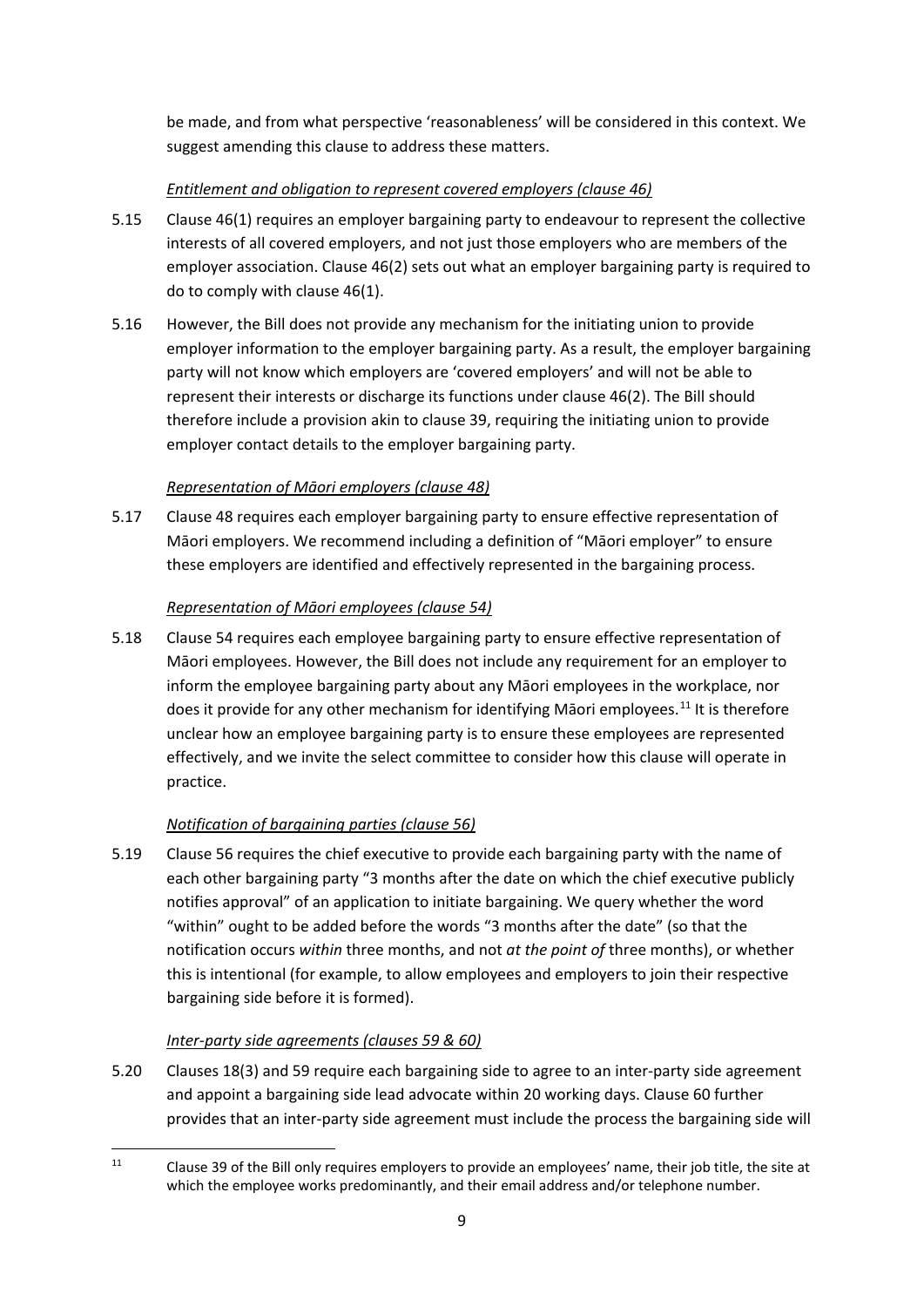follow to make decisions relating to bargaining for the proposed FPA. The Bill could be improved by including a clause which sets out the processes which must be followed when agreeing an inter-party agreement, and any other matters which must be included in such inter-party agreements. We also suggest extending the 20 working day timeframe to ensure bargaining sides are able to complete this crucial step.

## *Options for specified State employer (clause 65)*

- 5.21 Clause 65 sets out the circumstances in which certain specified State employers (i.e., the Chief of Defence Force, the Chief Parliamentary Counsel, and the Commissioner of Police) may be an employer bargaining party, or ask the Public Service Commissioner to act as an employer bargaining party on their behalf.
- 5.22 It is unclear how this provision interacts with the proposal set out in Parliamentary Paper G.46C (the **G.46C proposal**).[12](#page-9-0) The G.46C proposal enables the Authority to set FPA terms without bargaining, but gives the bargaining party the option to provide input into the Authority's determination via bargaining parties that were prepared to bargain.<sup>[13](#page-9-1)</sup>
- 5.23 However, clause 65(4) provides that employer associations are not required to represent the specified State employer's interests if the specified State employer decides not to act as an employer bargaining party (or be represented by the Public Service Commissioner). As a result, it's unclear what input the specified State employer can usefully give, if their interests are not being represented. If the G.46C proposal is incorporated into the Bill, we invite the select committee to give further thought to what input these specified State employers are expected to provide.

## *Rights, duties, and obligations of specified employer bargaining party (clause 67)*

5.24 The reference to "section 47(1)" in clause 67(2) should be to "section 47" only, as clause 47 does not have a subclause (1).

# **6 FPA meetings and union access to workplaces (Part 4)**

## *Requirements for arrangement FPA meeting (clause 81)*

- 6.1 In arranging an FPA meeting, clause 81(3)(b) currently requires the employee bargaining party to make arrangements with each employer to ensure that their business is maintained during the FPA meeting (including making arrangements for sufficient employees to remain available to allow the employer's operations to continue).
- 6.2 The Bill could be improved by providing for a process to address situations where the parties are unable to agree on cover arrangements to enable the employer's business to be maintained for the duration of the meeting (and any associated travel time).

## *Entitlement to attend FPA meetings (clause 82)*

6.3 Clause 82 provides that employees are entitled to attend FPA meetings relating to proposed FPAs. Clause 82(2)(a) stipulates that the meeting may not last longer than two hours but

<span id="page-9-0"></span><sup>12</sup> Hon Michael Wood *Parliamentary paper: Proposed policy change to the Fair Pay Agreements Bill* (31 March 2022).<br> $13$  Above n 12, at paragraphs 13-14.

<span id="page-9-1"></span>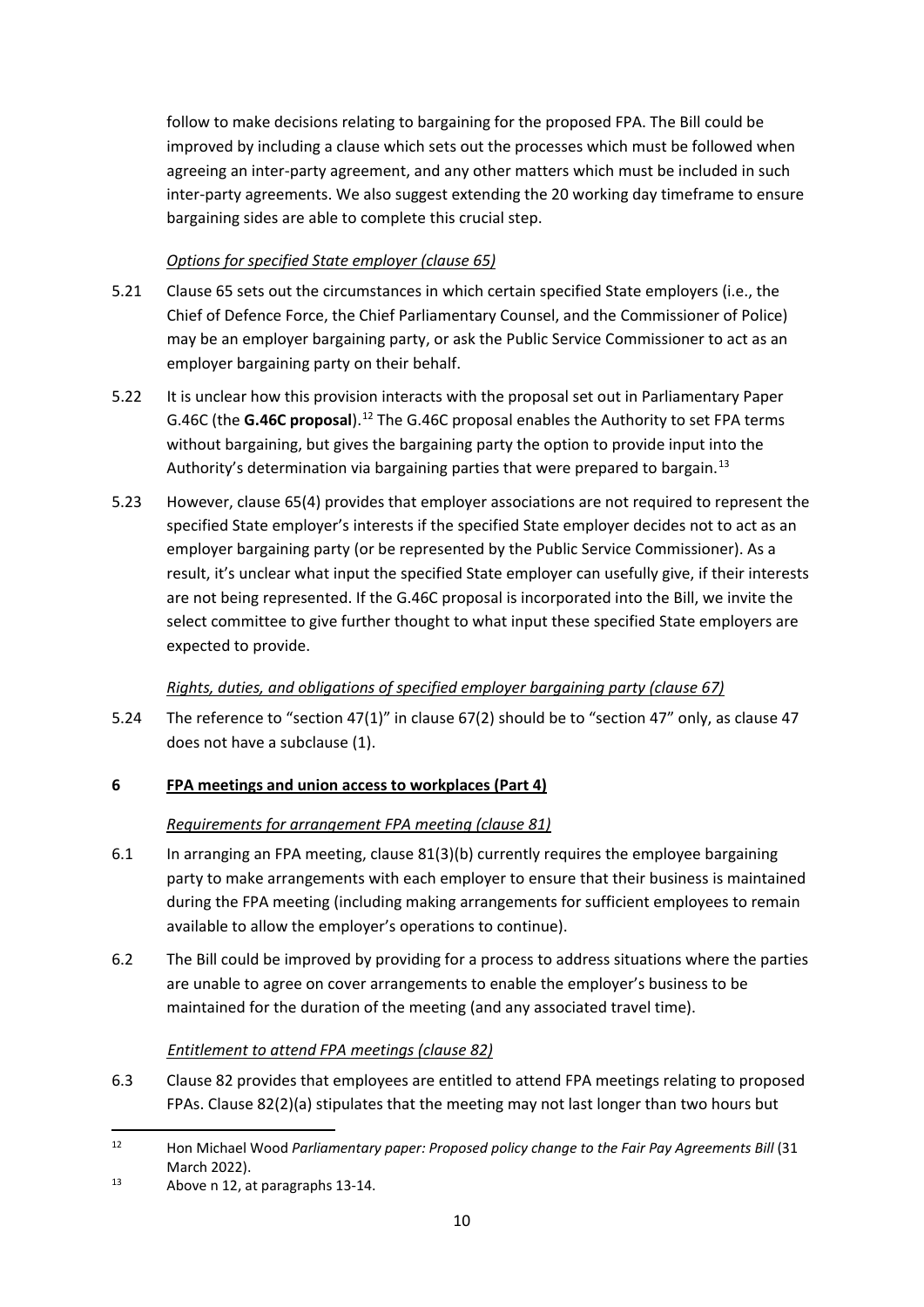does not put any limit on travel time to and from a meeting (or require that meetings be held virtually if they cannot be held in a reasonably proximate location to the employees' workplace). It is therefore possible that employees may be required to spend a significant amount of time away from work travelling to and from FPA meetings, particularly if a national agreement is being negotiated. The Bill does not stipulate who would bear the cost of such travel. The select committee should therefore consider if it would be appropriate for the Bill to require:

- (a) meetings to be held virtually if they cannot be held in a location that is reasonably proximate to the employees' workplace; and
- (b) that a reasonable limitation be placed on the amount of travel time during which an employee can be absent from work.

## *Payment for attending FPA meeting (clause 83)*

- 6.4 Clause 83 provides that an employer must allow an employee to attend an FPA meeting on "ordinary pay", which we assume to be the employee's pay calculated using a 'relevant daily pay' or 'average daily pay' calculation.<sup>[14](#page-10-0)</sup> We note the point at paragraph 3.1 of this submission regarding cross-referencing the ER Act where this informs a definition within the Bill.
- 6.5 We also note clause 83(1) only provides for payment "to the extent that the employee would otherwise be working for the employer". However, some employers and employees may prefer for employees to attend the meeting outside of working hours (so, for example, business is not interrupted), and for the employer to pay the employee as if the employee was at work. We therefore recommend amending this clause to give employers and employees the flexibility to make suitable alternative arrangements that best suit their needs, with a dispute resolution mechanism available in the event that agreement cannot be reached.

## *Access to workplaces and conditions relating to access (clauses 86 & 87)*

- 6.6 Clause 86 provides for access to an employer's workplace without consent in a range of circumstances. These provisions are largely consistent with the union access provisions under the ER Act. However, consideration ought to be given to the possibility that in the circumstances set out in the Bill (as opposed to circumstances where a union is visiting site under the ER Act) there is a greater chance that the employee bargaining party representative may not be familiar with the employer, their workplace, or their shift/working arrangements.
- 6.7 We invite the select committee to consider whether:
	- (a) A notice requirement would be of practical assistance in these circumstances. Such a requirement would enable the employer to ensure that appropriate induction and health and safety requirements can be adhered to and to facilitate the relevant employee(s) being located in the workplace at the time of the visit.<sup>[15](#page-10-1)</sup>

<span id="page-10-0"></span><sup>&</sup>lt;sup>14</sup> This is the definition of the term "ordinary pay" in section 79 of the Employment Relations Act.<br><sup>15</sup> That is, confirming that the relevant employees are actually at the workplace at the time of the visit.

<span id="page-10-1"></span>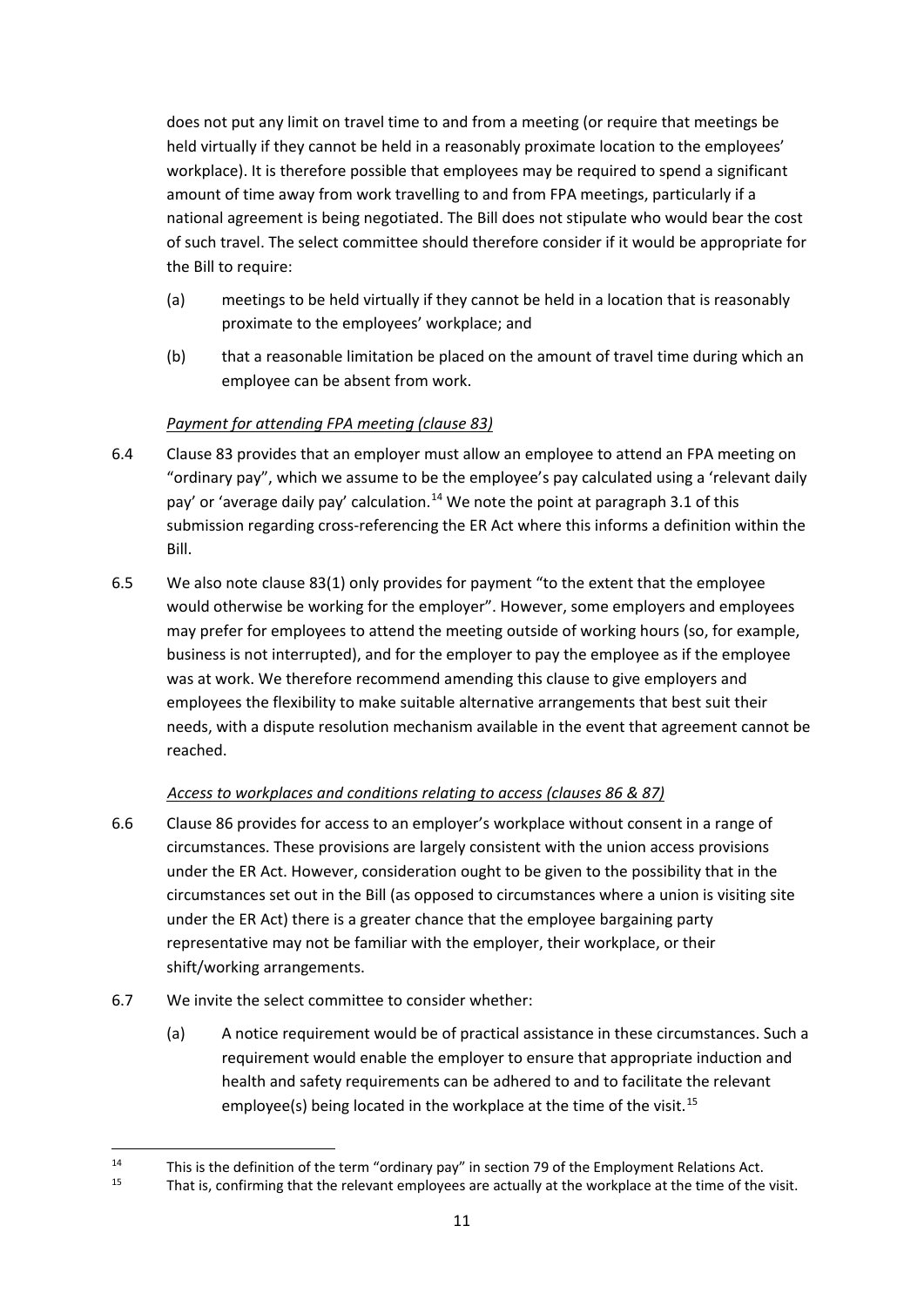(b) A duty should be placed (once notice has been provided) on the employer to convey any relevant information regarding its business operations, and on the employee bargaining party to comply with any health and safety induction requirements (perhaps by amendment to clause 87, which sets out the conditions that apply when an employee bargaining party representative enters a workplace).

## **7 Bargaining (Part 5)**

## *Providing information when bargaining (clause 92)*

- 7.1 Clause 92 sets out the process for a bargaining side to request information from the other bargaining side during bargaining. Clause 92(3) requires a bargaining party to provide the requested information to an independent reviewer if they reasonably consider the information should be treated as confidential information. The Bill does not provide any guidance as to what "confidential information" might comprise nor what might be reasonable grounds for a bargaining side to consider that information is confidential. These concepts would benefit from some definition or statutory tests.
- 7.2 Clause 92(5) requires the parties to apply to the Authority for a determination as to who should be appointed as the independent reviewer. A determination by the Authority is likely to take a considerable amount of time. In the Law Society's view, such a determination is unnecessary. The chief executive or a Labour Inspector can readily decide on a person to act as an independent reviewer under this clause.

## *Consequences of coverage overlap (clause 105)*

- 7.3 Where there is coverage overlap, clause 105 requires the Authority to review the terms of the overlapping agreements and determine which provides the covered employees with the better terms overall.
- 7.4 As an initial administrative point, it would be helpful if clause 105 included a cross-reference to the definition of 'coverage overlap' in clause 5.
- 7.5 The Law Society notes that this clause would require the Authority to consider an entire FPA to determine which provides the better terms overall, even in the event of only discrete or minor overlap (that is, there is no ability to 'slice and dice' or consider only the overlapping areas of coverage, as opposed to the entire agreement). We invite the select committee to consider whether the Authority should be able to consider only those overlapping areas of coverage, noting that additional amendments would be required to any related clauses.  $^{16}$  $^{16}$  $^{16}$

## *Consolidation of bargaining for FPAs (clauses 106 to 111)*

7.6 Under clause 107(1)(a), bargaining for two agreements "must" be consolidated where a second application to initiate bargaining is approved less than six months after the first application. This does not account for situations where the first agreement has already been

<span id="page-11-0"></span><sup>&</sup>lt;sup>16</sup> Including clause 139, which sets out the consequences of the Authority's determination as to which agreement provides the better terms overall, and clause 153, which requires the Authority to determine which agreement provides the better terms overall.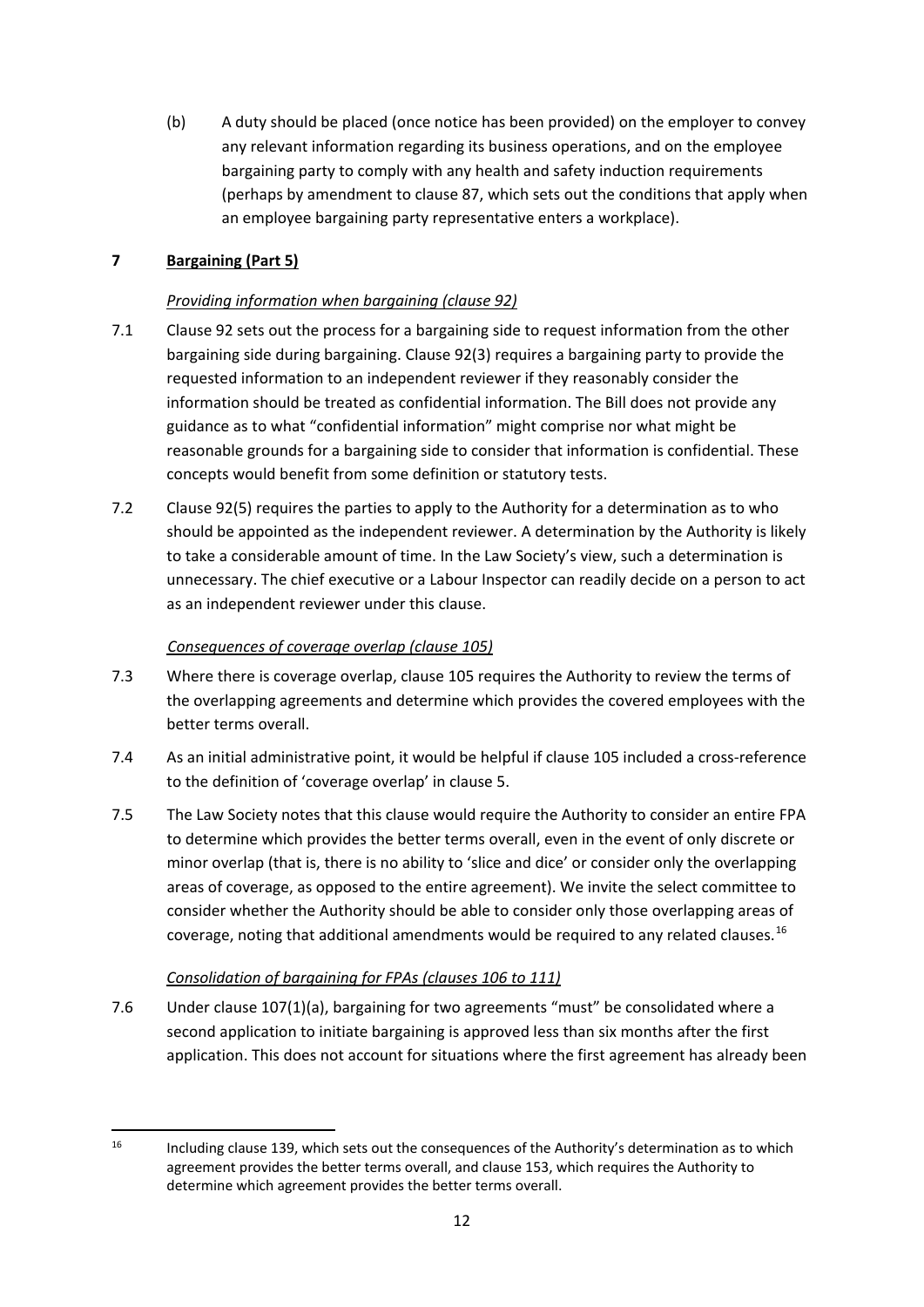bargained for and agreed within that six month period, and might already be out for a ratification vote.

- 7.7 Where the chief executive approves an application to initiate bargaining for a second proposed FPA six months after the first proposed FPA, the bargaining sides for the first proposed FPA are required to decide whether bargaining for the two agreements will be consolidated. Clause 107(3) states that the bargaining sides for the first proposed FPA are deemed to have decided not to consolidate bargaining if they do not notify the bargaining parties of the second proposed FPA of their decision within 20 working days. We presume the process set out in clause 111 ("Effect of decision not to consolidate") applies in the event the bargaining sides for the first proposed FPA fail to notify their decision within 20 working days. The clarity of the Bill could be improved by including cross-reference between clauses 107(3) and 111 to confirm that clause 111 applies if a decision is not notified as contemplated in clause 107(3).
- 7.8 We also query why the option to consolidate bargaining is only available in respect of industry-based agreements and not occupation-based agreements, and invite the select committee to consider if the option should also be available for occupation-based agreements.

## **8 Content of FPAs (Part 6)**

## *Mandatory content for each FPA (clause 114)*

8.1 Clause 114 lists the matters that must be specified in an FPA. This clause refers to a number of terms which require further clarification (perhaps by amending other relevant clauses within the Bill), as discussed below.

## *"Coverage" (clause 114(1)(b))*

8.2 "Coverage" is a key concept which, as discussed at paragraphs 3.4 to 3.6 above, is not welldefined in the Bill.

## *"Normal hours of work" (clause 114(1)(c))*

- 8.3 This phrase is not defined in the Bill,  $17$  and this is problematic for a number of reasons:
	- (a) The phrase is relevant to working out when and how overtime and penalty rates apply. $^{18}$  $^{18}$  $^{18}$

<span id="page-12-0"></span><sup>&</sup>lt;sup>17</sup> We note the term is also not defined in the ER Act (although section 18A provides that employees are entitled to "spend reasonable paid time undertaking union activities during the employee's normal hours of work in certain circumstances").

<span id="page-12-1"></span><sup>&</sup>lt;sup>18</sup> Clause 5 of the Bill states that "penalty rates means any identifiable additional amounts that are payable to an employee under [an FPA] to compensate the employee for working … outside of their normal hours of work…".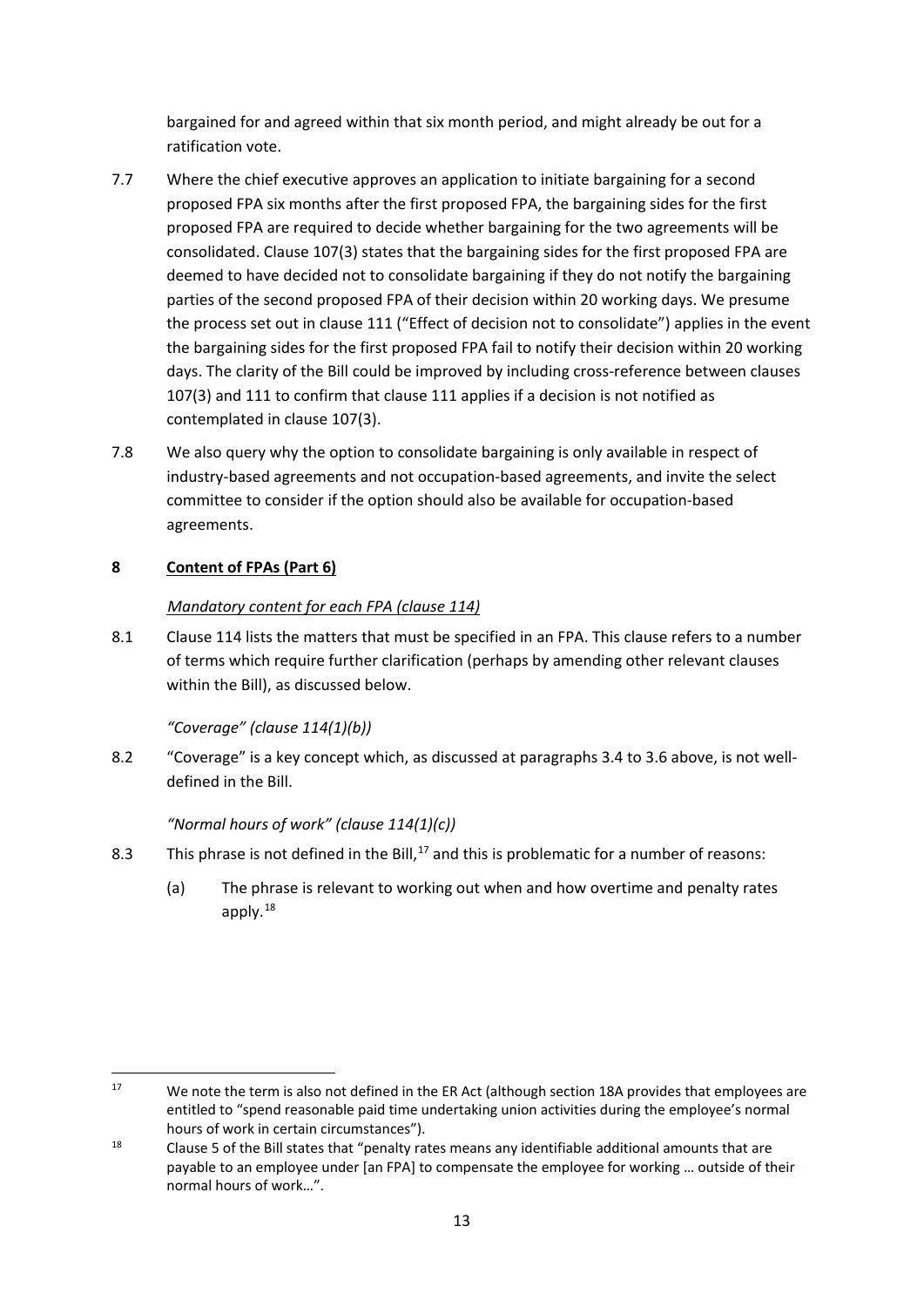- (b) The phrase appears to be at odds with existing statutory definitions relating to hours of work, such as "agreed hours of work",<sup>[19](#page-13-0)</sup> an "availability provision",<sup>[20](#page-13-1)</sup> and shift working provisions,<sup>[21](#page-13-2)</sup> which do not include any reference to "normal hours of work".
- (c) The concept of "normal hours of work" fails to capture working arrangements where hours of work legitimately fluctuate, for example:
	- (i) Casual employees who work only as and when required, and have their holiday pay paid with the employees' wages;<sup>[22](#page-13-3)</sup> and
	- (ii) Fixed term employment under section 66 of the ER Act
- (d) It is unclear whether diversity and inclusion initiatives such as job sharing, reduced hours contracts and term-time working come within the meaning of "normal hours of work" (noting that the exclusion of such initiatives would have the adverse impact of, for example, excluding employees who are parents from the benefits and protections of an FPA).
- (e) The phrase does not appear to account for workforces that have different seasonalities, or provide essential services. For example:
	- (i) "normal hours" will differ amongst fruit pickers as fruit ripens at different times depending on the month of the year and where you are in the country; and
	- (ii) cleaners who work in hospitals may be required to work longer hours in the event of emergencies or staff illness and absence.
- 8.4 If FPAs are to set out the "normal hours of work" required of each class of employees (as set out in clause  $114(1)(c)$ , the application of FPAs should be restricted to permanent employment arrangements which are more likely to have "normal hours of work". Alternatively, we suggest more flexibility in the concept to account for the many different working arrangements currently in the workforce. If the provision is only intended to determine which hours attract normal pay and which attract overtime, this should be clearly explained in the Bill.

## *"Details of wages" (clause 114(1)(d))*

8.5 This sub-clause requires FPAs to specify "details of wages", including minimum base wage rates, penalty rates and rates for any overtime worked. This sub-clause does not allow for flexibility in an employee's remuneration structure and excludes payment arrangements that are beneficial for both employers and employees (for example, payment arrangements which require an employer to pay an employee a higher flat hourly rate rather than a lower

<span id="page-13-0"></span><sup>&</sup>lt;sup>19</sup> Employment Relations Act 2000, section 67C.

<span id="page-13-2"></span><span id="page-13-1"></span><sup>&</sup>lt;sup>20</sup> Above n 19, section 67D.<br>
<sup>21</sup> Above n 19, section 67G.<br>
<sup>22</sup> Helidays Act 2002, section

<span id="page-13-3"></span><sup>22</sup> Holidays Act 2003, section 28.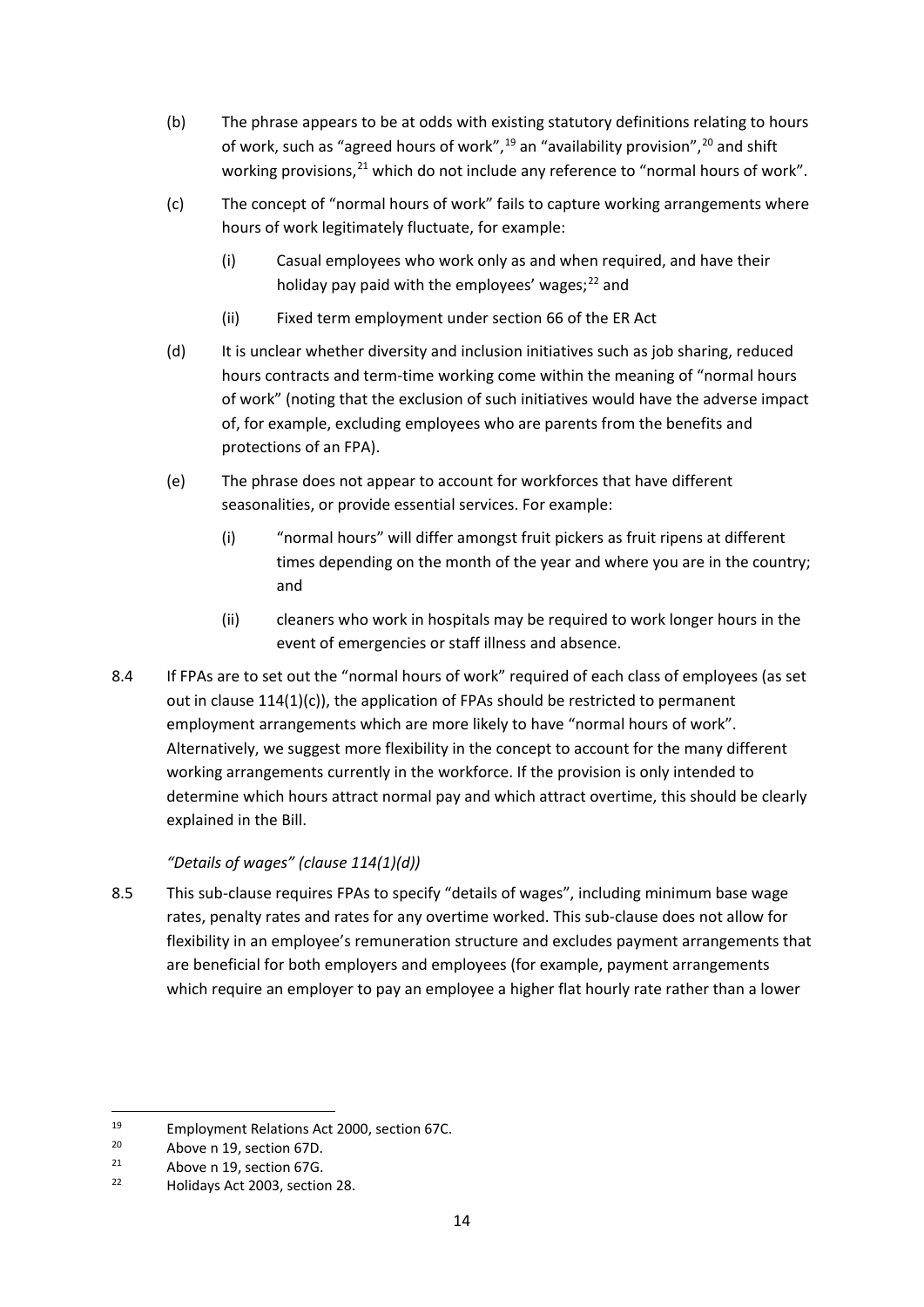hourly rate with payment for overtime and penalty rates<sup>23</sup>). We recommend amending this sub-clause to provide more flexibility to allow for different remuneration structures.

8.6 Payroll administration can become overly complicated when additional payments are made which can, in turn, make holiday pay calculations cumbersome. Therefore, we also recommend simplifying the content that should be included in an FPA under this sub-clause so "details of wages" do not include overtime and penalty rates where these are already factored into the hourly rate. Allowing for a simpler remuneration structure, such as a flat hourly rate, would also make it easier to compare and consider whether or not terms in employment agreements and collective agreements are more favourable (as required under clause 163(3)).

## *"Class of employees" (clauses 114(1)(c) and 114(1)(d)*

8.7 This term is not defined in the Bill, and appears to be at odds with the meaning of "covered employee".<sup>24</sup> We recommend proving a definition of this concept within the Bill. We also note that the reference to "class" could give rise to a connotation of specified groups being superior to others or holding an advantage over others, and suggest that "group " may be a more neutral term.

## *"Governance arrangements" (clause 114(1)(e))*

8.8 This term is not defined in the Bill and it is unclear what arrangements may be required under the Bill. We recommend including a definition of this term, or providing some other guidance as to the meaning of the term within the Bill.

## *Mandatory content (clause 114(5))*

8.9 Clause 114(5) provides that the mandatory content must be specified in the form required in the regulations, and must include all details required by regulations. However framed, we recommend building in sufficient flexibility to enable bargaining sides to use wording that expresses accurately what has been agreed. We do not recommend the use of regulations which prescribe a rigid format and limits the ability of bargaining sides to tailor an agreement that meets the needs of their occupation and/or industry (and provides tailored hours of work and remuneration structures to suit each workplace).

## *Topics that bargaining sides must discuss (clause 115)*

8.10 Clause 115 requires bargaining sides to discuss a list of topics they may include a provision for in the FPA. If included, the topic must follow the form and include all details prescribed by regulations.<sup>[25](#page-14-2)</sup> The listed topics include health and safety requirements, training and development, and flexible working. These are topics that may have some similarities between workplaces, but are more often tailored to specific workplaces or employers.

<span id="page-14-0"></span><sup>&</sup>lt;sup>23</sup> A higher hourly rate can benefit both the employer and the employee – an employee need not work in excess of their normal hours (or even work full-time) to earn a higher hourly rate, and an employer has less payroll administration in respect of wages and holiday pay.

<span id="page-14-1"></span><sup>&</sup>lt;sup>24</sup> The term also appears in clauses 5, 122 and 125.<br><sup>25</sup> Clause 115(3).

<span id="page-14-2"></span>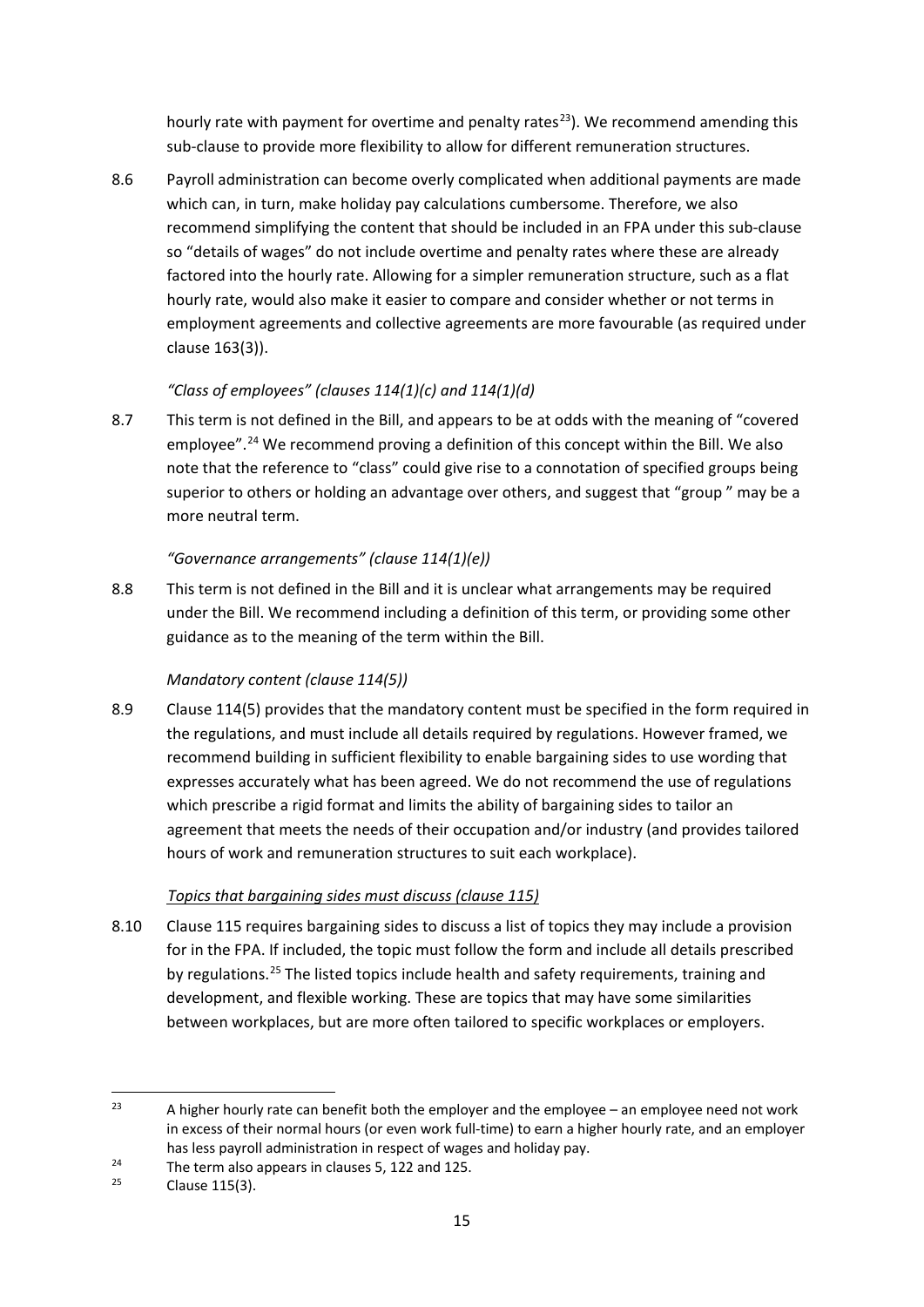- 8.11 Prescribing the form and details for these terms therefore risks having rigid terms that do not suit certain workplaces and employers. It could overcomplicate what is intended to be a minimum terms document, and hinder progress in bargaining by focussing on non-essential terms. It would also be difficult to compare and consider whether terms in employment agreements and collective agreements are more favourable (as required under clause 163).
- 8.12 Thought should also be given to whether such provisions (particularly those relating to health and safety) have an impact on the obligations of a Person Conducting a Business or Undertaking (**PCBU**) to assess and consider for themselves the hazards associated with their business, and the reasonably practicable steps required to eliminate or minimise those hazards. We invite the select committee to consider whether any amendments are needed to ensure these provisions do not have an adverse effect on health and safety outcomes.

## *Minimum entitlement provisions (clause 117)*

- 8.13 Clause 117 provides that a term of an FPA that relates to a topic listed under this clause is a minimum entitlement provision for the purposes of the ER Act. The listed topics include minimum base wage rates, overtime rates, and penalty rates.
- 8.14 As discussed at paragraph 8.3 above, the concepts of overtime rates and penalty rates are linked to the term "normal hours of work" which is not defined in the Bill. As a result, these concepts cannot easily be applied to the varying working arrangements present in any given occupation and industry (see discussions at paragraphs 8.5 and 8.6 above). The ambiguity surrounding these concepts would make minimum entitlement claims more onerous to bring, particularly where an assessment is being made regarding whether terms in employment agreements and collective agreements are more favourable (as required under clause 163). We urge the select committee to consider clarifying the meaning and scope of these terms within the Bill.

## *How minimum entitlement provisions relate to other legislation (clause 119)*

8.15 Clause 119 specifies how minimum entitlement provisions apply in relation to other employment legislation. We suggest that the Parental Leave and Employment Protection Act 1987 be listed in this clause also.

## *Permitted differentiation in minimum entitlement provision (clause 125)*

8.16 An FPA may include a minimum entitlement provision that applies differently to different employees, if the difference is based on the employee's district (clause 125(a)), their occupation (clause 125(b)) or their role within an occupation (clause 125(c)). We recommend including definitions of the terms "occupation" and "role" to clarify the meaning of this provision.

## **9 Finalisation of proposed agreement (part 7)**

## *Authority to assess proposed agreement for compliance (clause 133)*

9.1 Clause 133 requires the Authority to assess a proposed agreement to determine whether it complies with this Bill, employment standards, and "any other relevant employment law requirements". This is a broad provision which may result in complex and lengthy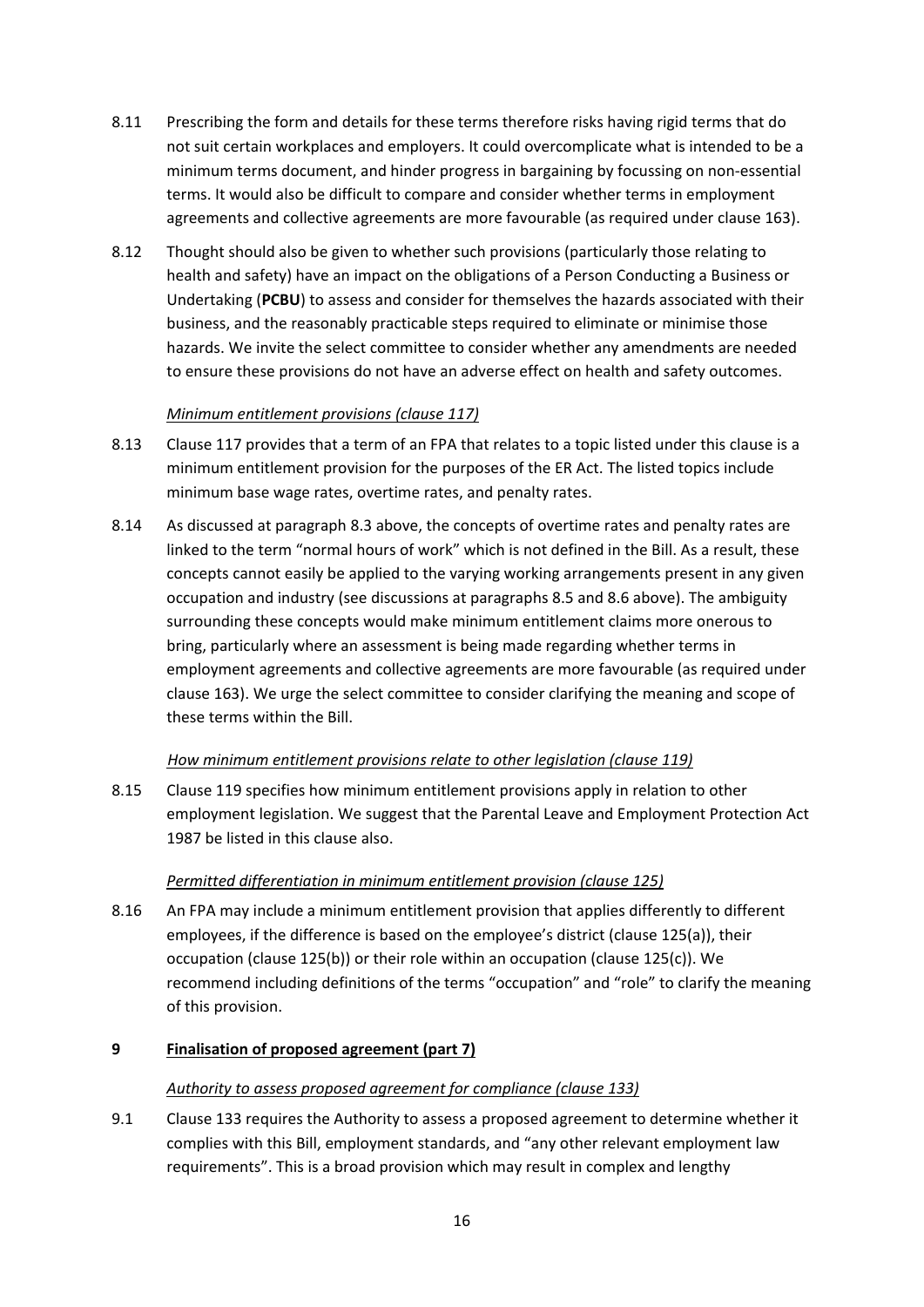procedures in the Authority, particularly in relation to holidays and pay entitlements in shiftwork environments. The select committee should therefore consider whether a simpler assessment is appropriate here.

## *Authority to check whether coverage overlap exists (clauses 135 and 136)*

9.2 Clause 135 requires the Authority to assess whether there is any coverage overlap between the proposed agreement and an FPA. We query how the Authority will be able to check whether any such overlap exists as parties are not required to provide this information to the Authority. We also note that the Authority may not be able complete such assessments within 20 working days (as required by clause 136(1)(b)), particularly where a comprehensive FPA exists. We therefore suggest amending this clause to require the bargaining side lead advocates, or the chief executive, to provide copies of any existing FPAs, and to include an option for the Authority to extend the timeframe for undertaking the clause 135 assessment.

## *How Authority determines which agreement provides better terms overall (clause 138)*

- 9.3 Clause 138 requires the Authority determines which agreement provides the "better" terms for the majority of the employees who are within the coverage of both agreements. However, the Bill does not contain any guidance or framework for how this consideration of what is "better" might occur. For instance, it could be 'better' for employees in a particular region to be provided with a carpark, or receive free lunch in a company cafeteria, than a higher wage rate. For others, a higher wage rate would be 'better' than such benefits. In such circumstances, the Bill does not clarify how the Authority is to balance its consideration of different terms and how it might decide which is "better" overall.
- 9.4 We note that the chief executive is required to ensure there is no coverage overlap between the proposed agreement and an FPA. $^{26}$  $^{26}$  $^{26}$  We therefore query whether these provisions are in fact needed (particularly given that a finding of coverage overlap leads back to a change in coverage and further ratification).<sup>27</sup>

## *Approved proposed agreement to be ratified (clause 140)*

9.5 Once a proposed agreement has been approved and checked for coverage overlap by the Authority, it must be ratified.<sup>[28](#page-16-2)</sup> This process seems to be in reverse order, as an agreement that does not then ratify may need to be re-bargained or reconsidered, and then go back to the Authority again before looping back to be ratified. We are concerned that these steps will result in lengthy and drawn-out processes where ratification does not initially occur, and we invite the select committee to consider whether a simpler process could be provided for in the Bill.

## *Time frame for holding ratification vote (clause 142)*

9.6 Clause 142 sets out the time frame for holding a ratification vote. This clause contains a minimum timeframe within which ratification must occur, but no corresponding maximum

<span id="page-16-0"></span> $rac{26}{27}$  Clause 151.

<span id="page-16-2"></span><span id="page-16-1"></span><sup>&</sup>lt;sup>27</sup> Clause 139.<br><sup>28</sup> Clause 140.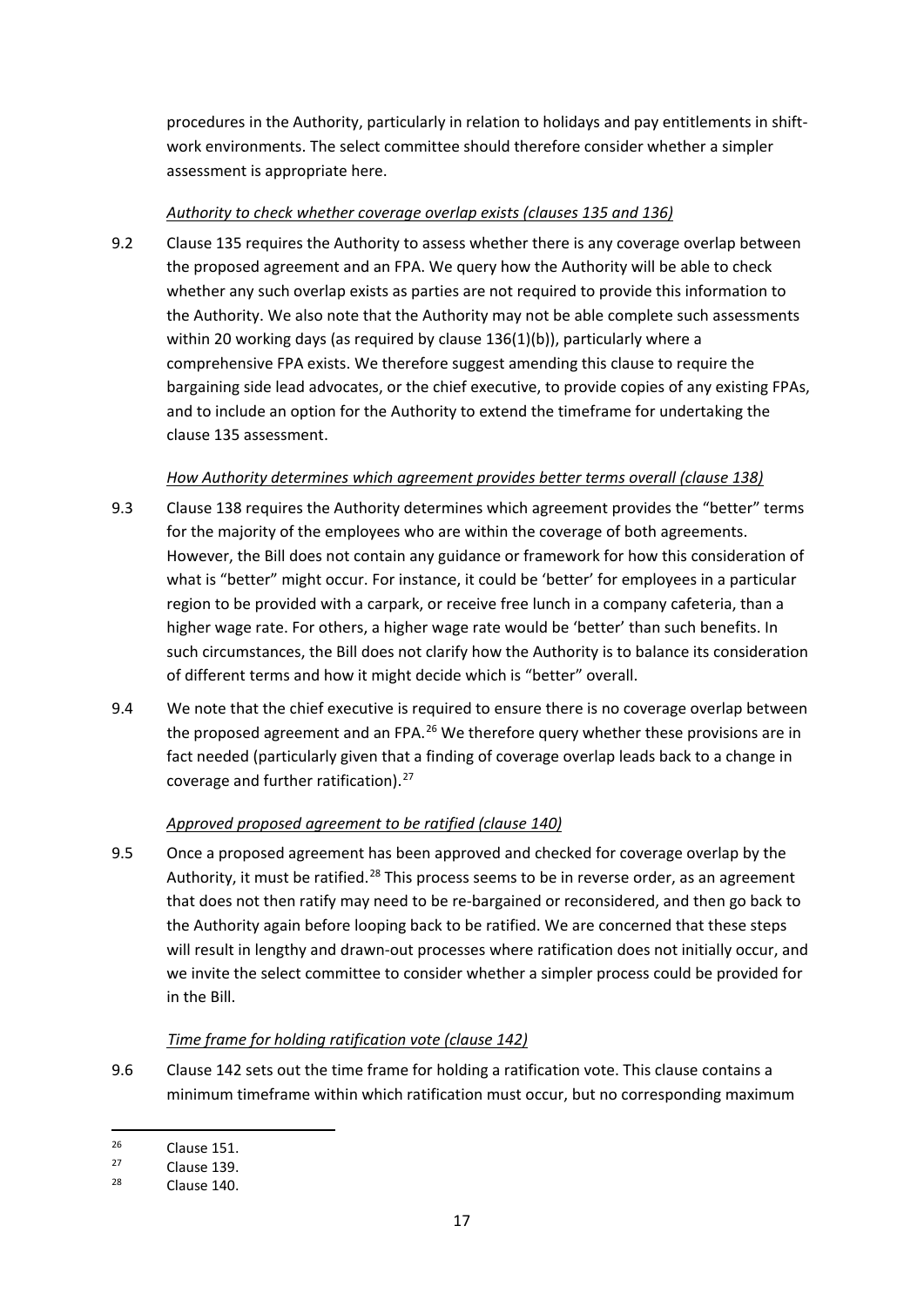timeframe. Therefore, either party could hold-up the process at this point by simply not taking the proposed FPA out to a ratification vote. We recommend including a maximum timeframe within this clause.

## *Chief executive to assess whether coverage overlap exists (clause 151)*

- 9.7 Clause 151 requires the chief executive, after verifying a ratification, to assess whether there is coverage overlap between the proposed agreement and any FPA. Consideration of whether there is coverage overlap after ratification seems too late in the process, as both the bargaining process and the relatively complex ratification processes (which potentially include a number of votes) will have already been completed by that point.
- 9.8 The existence of any overlap should be identified when the chief executive assesses an application for approval to initiate bargaining (under clause 32) and considers whether there is any coverage overlap with another FPA (under clauses  $103 - 105$ ). While potentially intended as a final check, the consequences of coverage overlap being determined after ratification could be significant and cause extensive delay. We therefore recommend deleting this clause.

## *Chief executive may make editorial changes (clause 159)*

- 9.9 Clause 159 enables the chief executive to make editorial changes to an FPA after it has been validated. This clause could prove to be problematic as the language used in FPAs is likely to be deliberate. While it may not be editorially perfect, clauses agreed to during the bargaining process are designed to reflect the agreements reached by the parties. Omitting or changing punctuation, for example, can have a significant effect on the meaning of a particular provision. While subclause 2 provides that the chief executive is not permitted to change the effect of an FPA, this does not prevent the chief executive from doing so inadvertently. We therefore invite the select committee to consider deleting the following subclauses, which carry such a risk:
	- (a) clause  $159(1)(d)$ , which provides that unnecessary referential words may be omitted;
	- (b) clause 159(1)(f), which provides that punctuation may be added, changed or omitted;
	- $(c)$  clause 159(1)(g), which provides that conjunctives and disjunctives may be inserted, omitted, or changed; and
	- (d) clause 159(1)(h), which enables changes to be made to the way numbers, dates, times, quantities, measurements, and similar matters, ideas, or concepts are expressed.

## *Application of notice and FPA (clause 160)*

9.10 Clause 160 provides the date on which a fair pay agreement notice comes into force. This clause seems to allow an FPA to come into force immediately, if the chief executive issues the notice after the commencement date stated in the FPA (clause 160(1)(b)). In such circumstances, there is no transitional period and the FPA immediately binds the relevant employees and employers. Should this occur, for instance after the employer's payroll calculations have closed and before an employee is paid for subsequent working dates, the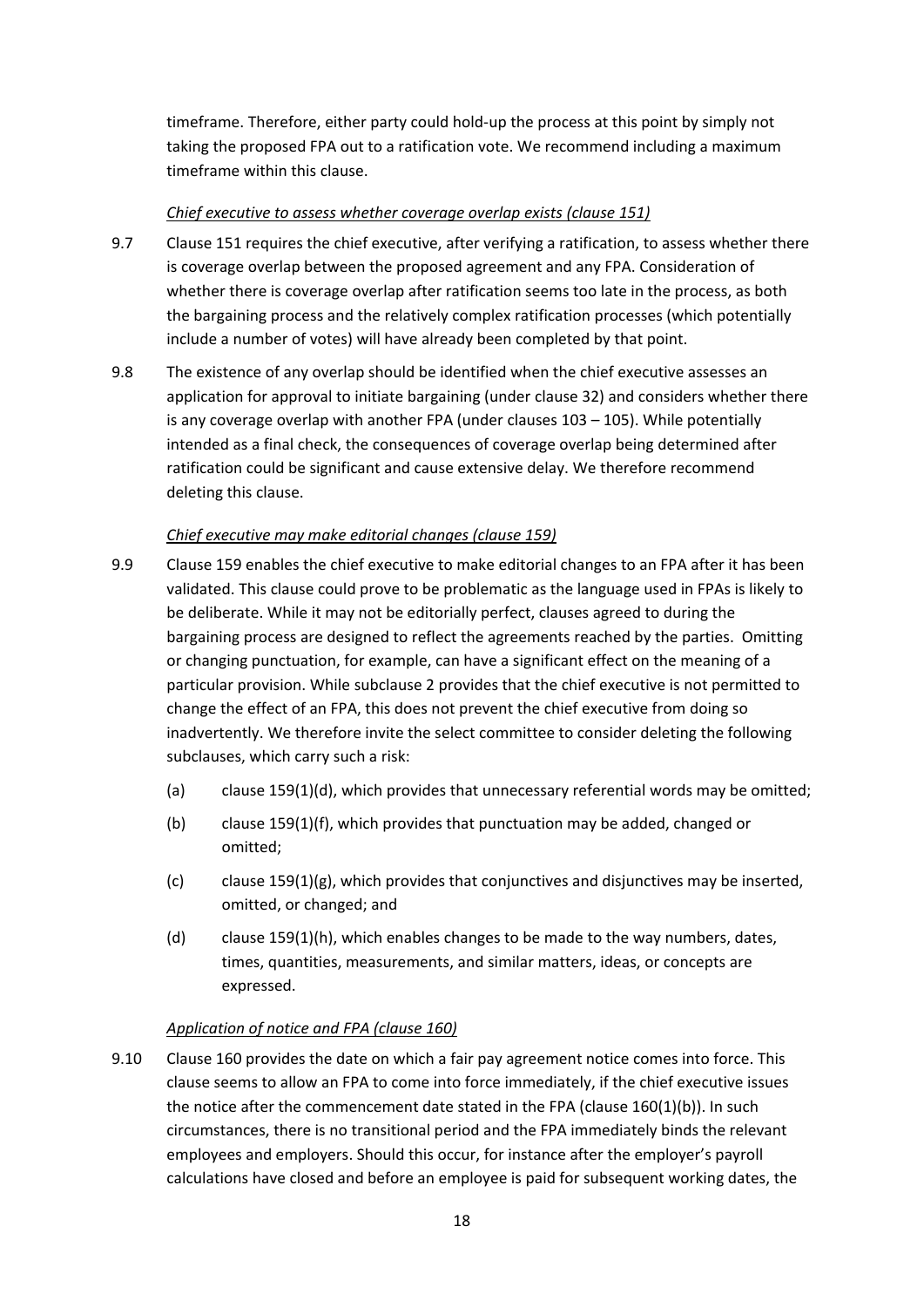employer would potentially be in breach of the FPA (having had no time to organise for wage rates to be paid correctly). It also prevents an employer from preparing for any wage increases by reconsidering business practices and pricing models, or taking steps to reconfigure its payroll systems. We therefore recommend amending the Bill to provide for a transitional period which would enable employers to make any necessary compliance arrangements and changes to business practices.

#### *Obligation to comply with FPA (clause 161)*

9.11 Clause 161 requires each "party" to an FPA to comply with the terms of the FPA, however, the term "party" does not appear to be defined in the Bill. For consistency and clarity, we suggest replacing this term with the terms used in clause 160(2) (i.e., the employees and employers who are within the coverage of the FPA).

## *Relationship between FPAs and collective agreements (clause 163)*

- 9.12 Clause 163 provides for situations where a covered employee is also covered by a collective agreement under the ER Act, and requires consideration of whether a term in an employment agreement is more favourable to a covered employee than the corresponding term in a collective agreement. Clause 163(3) envisages a term-by-term analysis being undertaken to determine which agreement contains the more favourable term.
- 9.13 A test similar to the 'better off overall test' (BOOT) adopted in Australia, could also assist in determining whether the terms of an employment agreement are more favourable than the corresponding terms in a collective agreement. A BOOT requires an overall assessment as to whether the wage provisions in an existing agreement are 'better off overall' than the terms of a collective agreement. We note that clause 163 appears to preclude the use of a BOOT by requiring a term-by-term analysis. We query whether this is intended, and if so, if it would be appropriate to also allow for an overall assessment.

## **10 Variation, renewal, and replacement of FPAs (Part 8)**

10.1 Clauses 164 to 195 set out the process for varying, renewing and replacing an FPA. These processes are lengthy and repetitive and include the same types of procedures for finalising, ratifying, and confirming the FPA. We recommend the select committee consider whether it would be more appropriate to simply refer back to those initial provisions so that the same steps and procedures apply each time an FPA is commenced, bargained and finalised.

## *Limitations on requesting variations (clause 169)*

10.2 Clause 169(3)(b) provides that an FPA cannot be varied to extend or alter its coverage. As a result, FPAs cannot be changed to accommodate any new work, new occupations, or new types of employees (for example, as a result of environmental or industrial changes). We invite the select committee to consider whether this clause should include an exception to enable such changes to be made.

## **11 Recovery of penalties (clause 201)**

11.1 Clause 201(1)(a) provides that any "party" to the agreement who is affected by a breach may bring an action for the recovery of a penalty. We note our comments at paragraph 9.11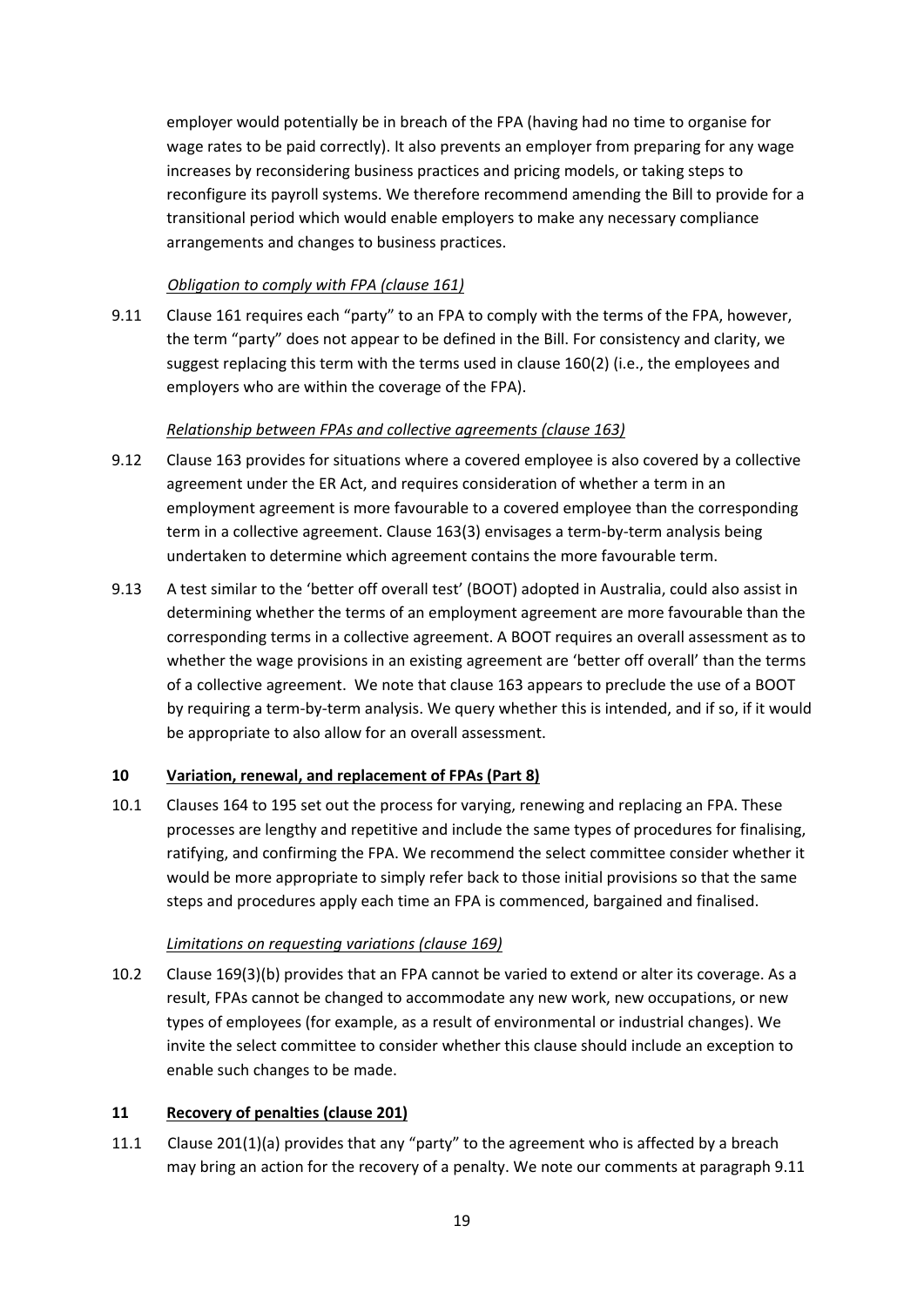above regarding the use of the term "party" and suggest this term be defined in the Bill (in relation to the recovery of penalties), as the definition would determine who can bring a case for a breach and seek a penalty under cl 201(1)(a).

## **12 Institutions (Part 10)**

## *Mediation services (clause 204)*

12.1 Clause 204 requires the chief executive to engage or employ persons to provide mediation services to support specified relationships relating to FPAs. We recommend amending this clause to specify that the chief executive may provide mediation services by telephone or an online platform, and direct the parties to attend the mediation. The Law Society is aware that, in some circumstances, mediation meetings cannot be arranged because the parties do not agree on the format for mediation (i.e., whether the mediation should proceed in-person or by Zoom), at which point the attempt to mediate can fail.<sup>[29](#page-19-0)</sup> We also note that this would be a useful amendment to the ER Act, so mediation can proceed promptly and without ongoing discussions about the format of mediation in a particular case.

## *Role and jurisdiction of Authority (clauses 211 and 213)*

12.2 Clauses 211 and 213 set out the role and the jurisdiction of the Authority. We recommend including a reference to the Authority's role in checking whether coverage overlap exists (as required under clause 135) in clause 211(1)(a) and 213.

## *Parties may apply to Authority for determination (clause 212)*

12.3 Clause 212(f) provides that a Labour Inspector may apply to the Authority for a determination as to whether an employee, or a group of employees, is within the coverage of an FPA. We suggest amending this subclause to enable employees and employers to also apply to the Authority for such determinations (rather than limiting this to Labour Inspectors).

## *Determination relating to topic that must be included in FPA (clause 214)*

12.4 Clause 214 provides that specified parties may apply to the Authority for a determination as to whether an FPA should include a term that addresses a topic listed in clause 115. Clause 214(2) provides that the Authority must determine that the FPA "must" include a term to address a topic listed in clause 115 unless there is good reason not to include it. This may entice a party seeking to slow down or defer the bargaining by referring the matter to the Authority, at which point the Authority's usual processes would presumably apply (including evidence, investigation, and a written determination) and cause delays. It may be more appropriate to refer such matters to a Labour Inspector, rather than the Authority.

<span id="page-19-0"></span><sup>&</sup>lt;sup>29</sup> We also note that this would be a useful amendment to the ER Act, so mediation can proceed promptly and without ongoing discussions about the format of mediation in a particular case. However, we acknowledge that such an amendment may be beyond the scope of the select committee's scrutiny of this Bill.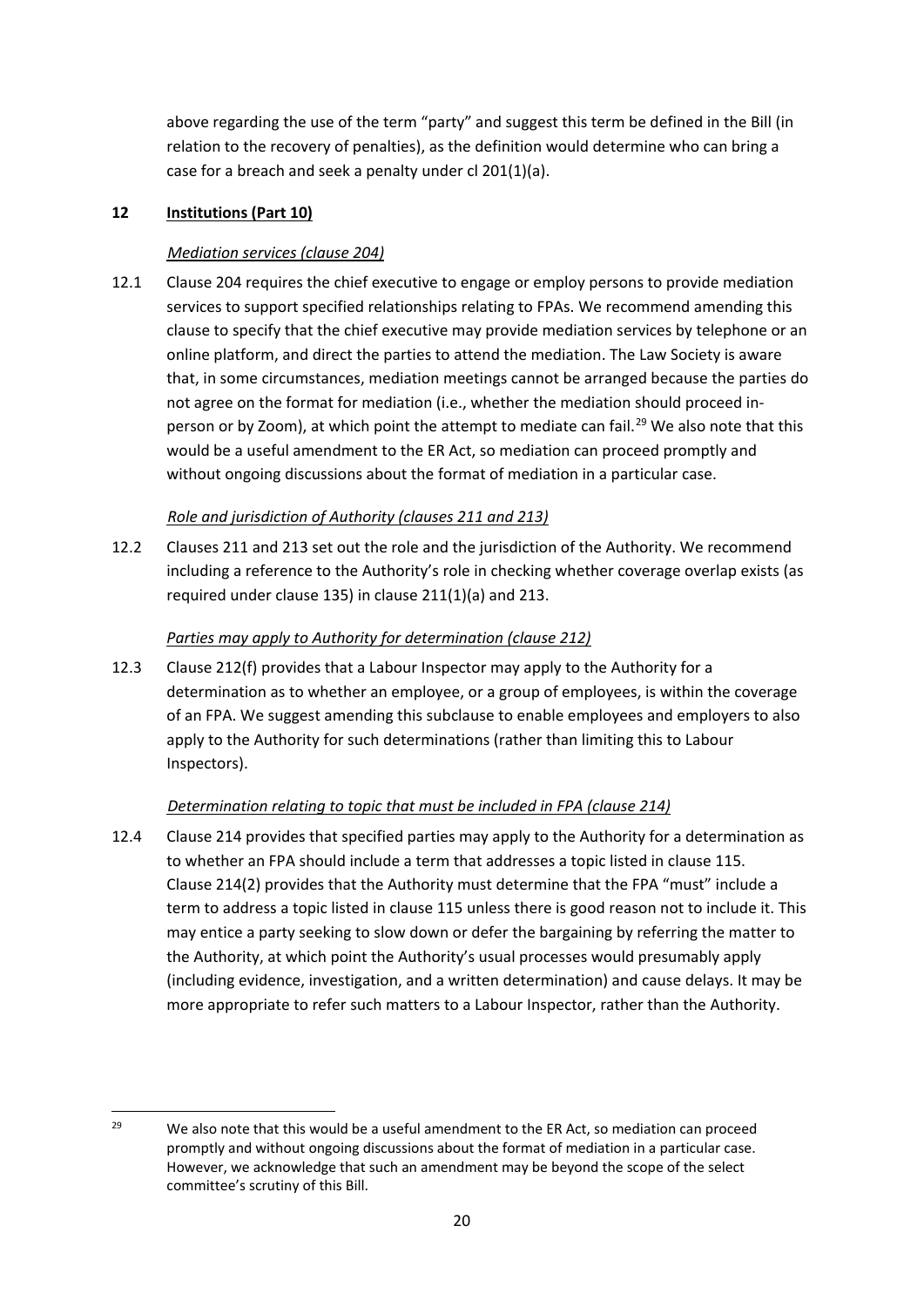## *Authority to direct use of mediation (clause 216)*

12.5 We reiterate our comments above regarding the number of steps and processes outlined in the Bill, $30$  and note that this clause adds a further step in requiring the Authority to direct the parties to use mediation (or another process) to resolve the matter before the Authority makes the determination or recommendation unless limited exceptions apply. This provision will, once again, lengthen the time and process for an FPA to be bargained and implemented.

## *Considerations when Authority recommends or fixes terms (cause 220)*

- 12.6 Clause 220(a) requires the Authority to consider various types of evidence when recommending or fixing terms of a proposed FPA. We note that a significant amount of evidence may be required under this clause and result in lengthy hearing times and delays. For instance, the Authority must consider:
	- (a) the likely impact of any terms in the FPA on covered employers, which may require evidence from some or all of those employers;
	- (b) relativities against other agreements, which may be extensive; and
	- (c) industrial practices which likewise may be the subject of significant (and possibly contested) evidence.
- 12.7 Likewise, under subclause (b), the Authority may consider any likely impacts on New Zealand's economy or society, which seems a very broad consideration (even though that consideration is made optional by use of the word "may"). We invite the select committee to consider whether it would be appropriate to amend this clause to provide that the Authority *may* consider these types of evidence (as provided for in subclause (b)), rather than "must".

## *Labour Inspector may determine coverage under FPA (clause 236)*

- 12.8 Clause 236 provides that a Labour Inspector may determine whether an employee is covered by an FPA in certain circumstances. In the event an application is made for determination about the coverage of a group of employees, the Labour Inspector *must* make a separate determination about each employee in that group. We note that there could be occasions where a Labour Inspector is asked to determine coverage for hundreds, or even thousands, of employees. In such circumstances, this requirement would be extremely cumbersome and virtually impossible to comply with. We therefore suggest including a provision which would enable Labour Inspectors to consider and make determinations for groups of employees in situations where large numbers of employees fall within the group.
- 12.9 Clause 236(3)(a) provides that a Labour Inspector who receives an application for a determination must decide whether to investigate whether the employee is covered by the FPA. However, the Bill does not address what happens in the event the Labour Inspector decides not to investigate or determine whether an employee is covered by an FPA.<sup>[31](#page-20-1)</sup> We

<span id="page-20-1"></span><span id="page-20-0"></span><sup>&</sup>lt;sup>30</sup> At paragraphs 2.1 to 2.4.<br><sup>31</sup> Clause 239 provides a power to appeal to the Authority against a coverage determination, however, this clause does not contemplate what would happen if a determination is not made at all.